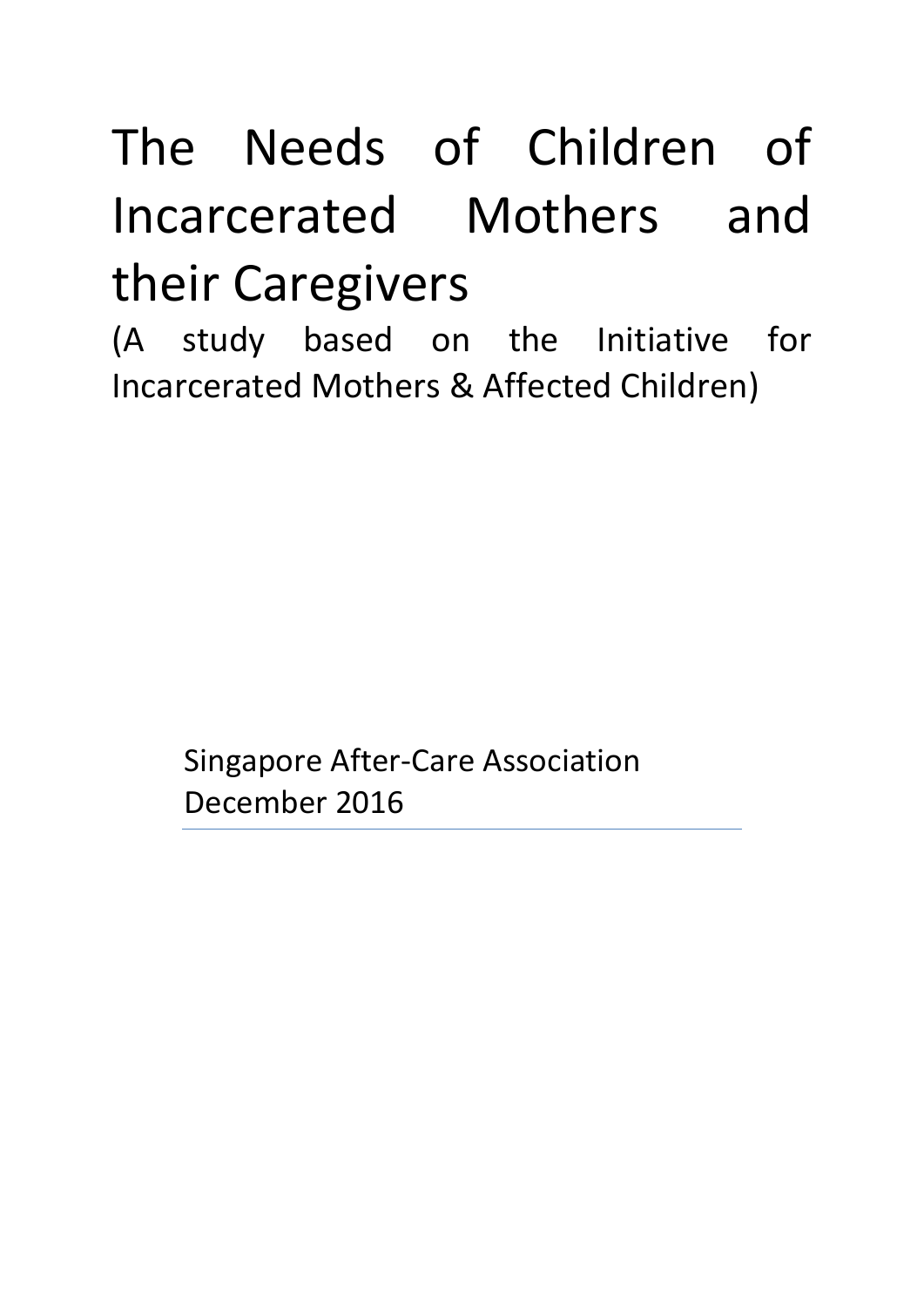## **Contents**

| 1. Introduction                                           | $\overline{2}$ |
|-----------------------------------------------------------|----------------|
| 2. Background                                             | $2 - 3$        |
| 3. Methodology                                            | 3              |
| 4. Profile of Incarcerated Mothers                        | $4 - 6$        |
| 5. Findings                                               | $6 - 20$       |
| 5.1 Profile of Children                                   | 6              |
| 5.2 Profile of Caregivers                                 | 8              |
| 5.3 Hypotheses                                            | 10             |
| Hypothesis 1                                              | 11             |
| Hypothesis 2                                              | 12             |
| Hypothesis 3                                              | 14             |
| Hypothesis 4                                              | 16             |
| Hypothesis 5                                              | 19             |
| 6. Discussion & Recommendations                           | 20-22          |
| 6.1 Effects of short-term living arrangements on children | 20             |
| 6.2 Support for Caregivers                                | 21             |
| 7. Conclusion                                             | 22             |
| 8. Bibliography                                           | $23 - 25$      |
| 9. Acknowledgement                                        | 25             |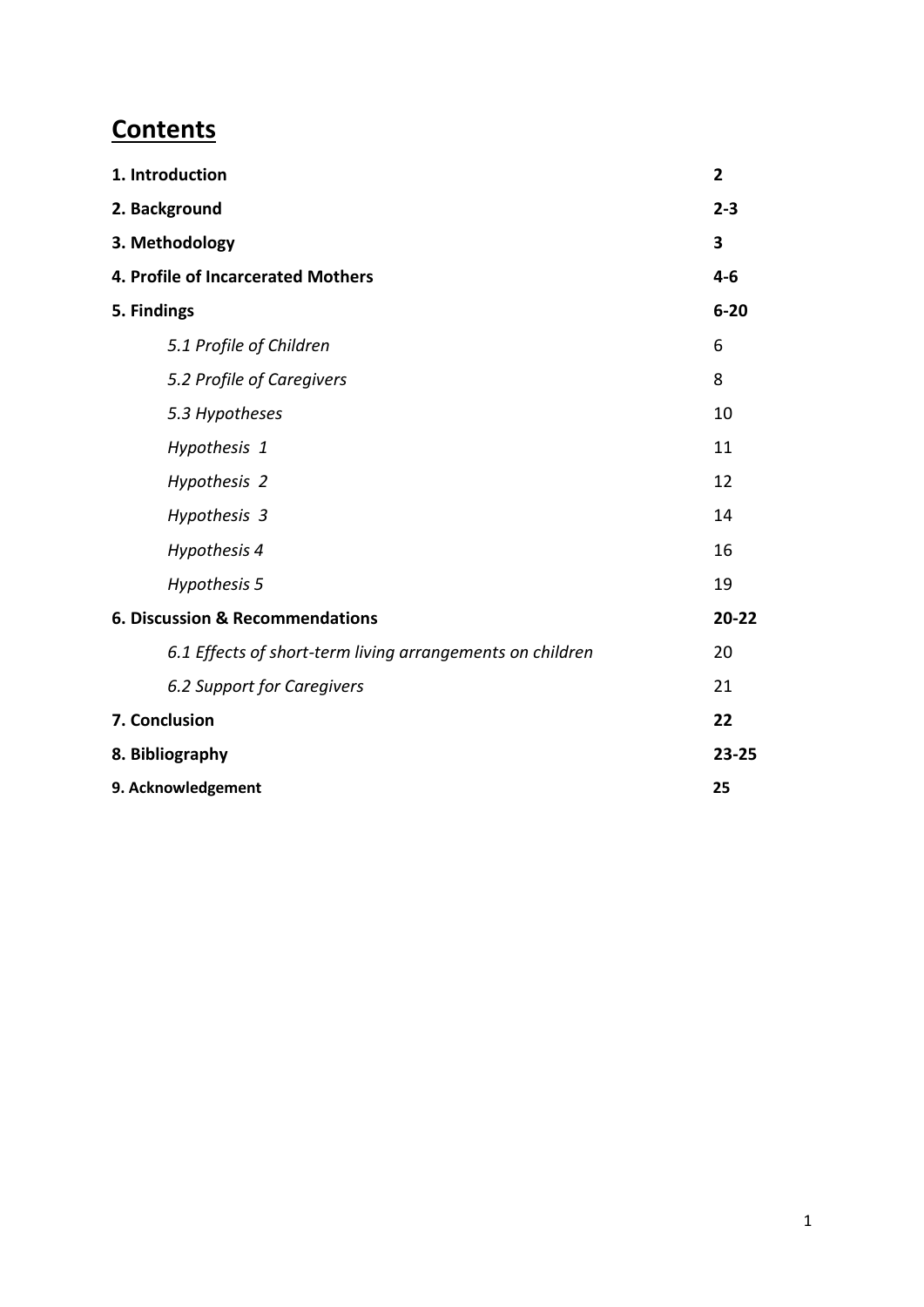## **1. INTRODUCTION**

A significant body of research indicates that children of incarcerated parents may suffer serious psychological and economic harm as a result of their parent's involvement with the criminal justice system. This paper will focus on the children of incarcerated mothers and their caregivers. When a child's mother is incarcerated, the child will experience detrimental effects due to the sudden changes of the primary caregiver and the family structure. Children of prisoners may exhibit high rates of anxiety, depression, post-traumatic stress, and attention disorders. They are more likely than other children to experience homelessness and to be shifted repeatedly from one household and caregiver to another (Travis et al., 2002). They frequently fare poorly in school and have extremely high truancy and dropout rates (ibid.). For all these reasons, children of prisoners are at high risk of becoming involved in delinquent or criminal behaviour themselves (Hawkins et al.).

Although most children with incarcerated parents have a father in prison, approximately eight to ten percent of them have lost their mother to the corrections system (ibid.). When a father goes to prison, his children usually remain in the care of their mother; but when a mother is incarcerated, her children are likely to be transferred to the care of a non-parental caregiver, most often their grandmother (Mumola, 2000). Therefore, these children are in need of much support and resources to assist them in coping with their mother's incarceration. In addition to the plight that the child faces, the caregiver of the child is also affected by the incarceration of the child's mother. Caregivers are often clueless and stressed with the sudden need for them to take up the role and responsibilities of caring for the child. Many expressed that the stress came from the fact that they lack parenting skills and capability to care for the children (Strozie et. al., 2011). Children whose mothers are incarcerated are also more likely to witness their parents' arrest and to experience significant trauma and household disruption as a result of that arrest.

This paper will examine the impact of maternal incarceration on young children and their caregivers. It aims to answer 2 research questions.

- 1. How does a mother's incarceration affect a child's emotional, social and physical wellbeing?
- 2. How well-prepared is the caregiver to care for the child, in terms of financial ability, the strength of the social support network that she has, as well as the caregiver's general state of health?

## **2. BACKGROUND**

The needs of children of incarcerated mothers are usually overlooked during the criminal justice process. The impact on children and other family members when a mother is incarcerated would cause economic instability, a sense of loss, social stigma regarding incarceration and separation anxiety (Gardner, 2015). Family systems theory and family stress models highlight how external stressors affect interactions among family members especially on children of incarcerated parents as any changes in the caregiving arrangement would cause a disruption to both the children and temporary caregiver (Conger et al., 2002).

According to literature, many children of incarcerated mothers are raised in single-parent homes and are then cared for by grandparents or other relatives (Mumola, 2000). This happens because many of the fathers of these children are often already incarcerated, not married to the mothers or are in unstable relationships with the mothers. When these mothers are incarcerated, the future of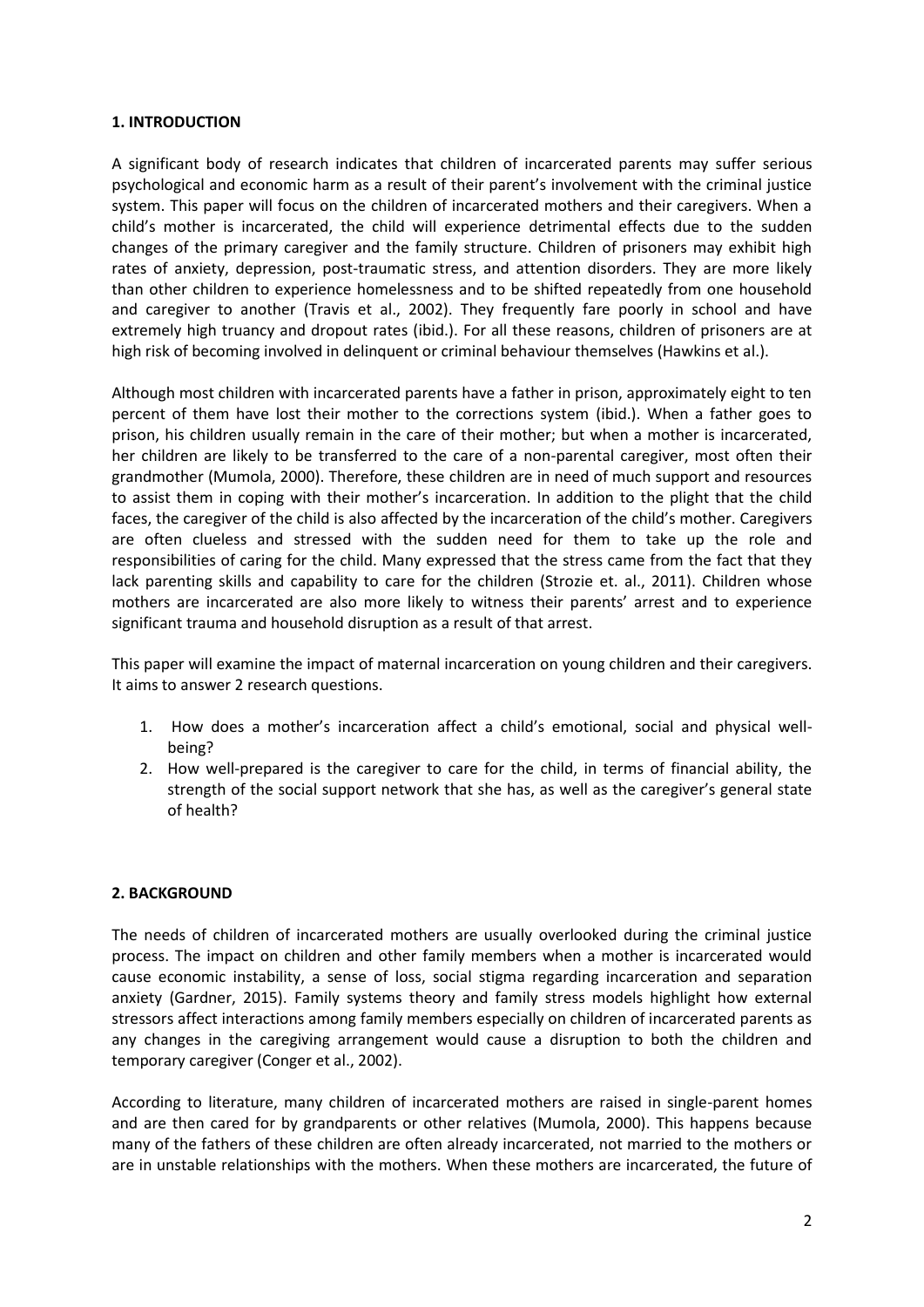these families especially the children will be in jeopardy. As a result, these children who are between the ages of a few days to 12 years old may be sent to live with friends, relatives, grandparents or even strangers. Previous studies have indicated that children of incarcerated mothers are more likely to be cared for by their grandparents, during the period of the mother's incarceration, as compared to children of incarcerated fathers (Simmons, 2000). The caregivers of these children may feel obliged to take care of their own grandchildren when their mothers are incarcerated, even if they are not ready for it, as they are usually the next of kin. At times, they are also the secondary caregiver of the child even prior to the incarceration of the child's mother. Kinship care may be preferable to foster care as it entails a familiar caregiver and environment as well as the opportunity to maintain family links.

Some studies have shown that some grandparents may become overwhelmed by their caregiving responsibilities as evidenced by high rates of poverty and physical and mental health problems in custodial grandparents (Poehlmann, 2000b). It is thought that placement with fathers would have a higher likelihood of stability and would be associated with fewer contextual risks. In a study by Johnson and Waldfogel (2002), the authors found that children of incarcerated mothers were less likely to be placed with their fathers as most of the mothers were single parents and have more than one child. Most of the research about caregiving stability has focused on children placed in foster care while the mother is incarcerated. Little is known on the stability of kinship arrangement and the issues that caregivers face when caring for children of incarcerated mothers.

This paper will examine the challenges that the primary caregivers face when they are obligated to assume this role for the children of these incarcerated mothers. This study further seeks to understand the readiness of caregivers to care for children affected by maternal incarceration and the impact of maternal incarceration on the children. It hopes to inform relevant organisations of the current needs of these families and the services that can be designed specifically for these families in order to assist them in the future.

## **3. METHODOLOGY**

Data was collected from 94 caregivers of children whose mothers are currently incarcerated. These caregivers are clients from the Initiative for Incarcerated Mothers and Affected Children (IIMAC) programme run by the Singapore After-Care Association (SACA). The IIMAC programme serves as a bridge between the incarcerated mothers and their children and assesses the caregiver's ability to take care of the children. Caregivers who are in need of additional support are referred to relevant community agencies for assistance.

A group of eight Social Work students from Nanyang Polytechnic (NYP) assisted SACA in the data collection process as part of their Final Year Project. The students carried out a secondary data analysis by looking through case files from 2011 to 2016 and filtering those with children aged 0 to 12 years of age for this study. Based on the case files, the students constructed a questionnaire with regards to the caregiver's well-being and circumstances at the time of caring for the children as well as the caregiving arrangements for the children.

Information was derived from a total of 94 case files in which data was gathered for a total of 151 children in which 46 were between the age of 0 and 2, 51 between 3 and 6 years old, and 54 between the age of 7 and 12 years old. Ninety percent of the data was collected from caregivers who were no longer part of the IIMAC programme and were not getting follow-ups by the case workers at SACA. However, due to the lack of responses from these closed cases, selected open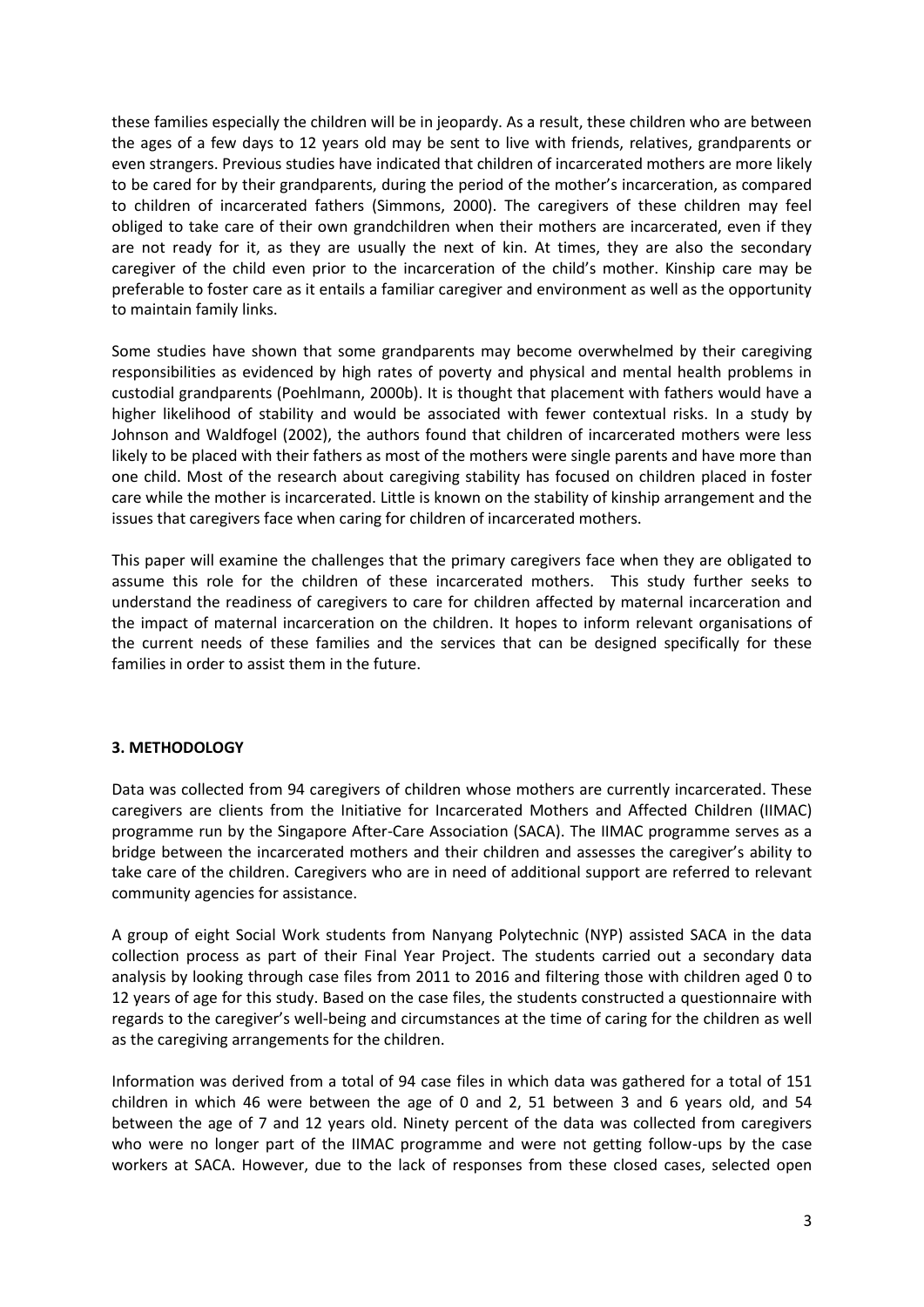cases that were deemed suitable were included as well. Open-case participants are clients who are currently attached to a SACA case worker.

## **4. PROFILE OF THE INCARCERATED MOTHERS**

This section will look into the basic demographic profile of the mothers in this study.



Number of times mother has been incarcerated

## Figure 1.1

Figure 1.1 highlights that 55.32% of the mothers in this study are first time offenders – it is reasonable to assume that they form the majority of clients seeking help from the IIMAC programme as neither they nor their families would have had prior experience in dealing with such a situation.

Various studies suggest that children may be more affected by maternal (as opposed to paternal) incarceration, more so if the mothers are repeat offenders (Murray and Farrington, 2008). However, these children may be protected from harmful effects of maternal imprisonment if they receive stable caregiving arrangements and the caregivers receive appropriate social and economic support (ibid.). The effect of repeated maternal incarceration may reflect the financial constraints that maternal incarceration imposes on children, and such constraints may be expected to increase with the length of incarceration (Wildeman, 2009). For example, a child whose mother is incarcerated repeatedly for long periods may experience greater emotional stress or more frequent livingcondition changes than a child whose mother is incarcerated only once for a relatively short time period (ibid).

The study indicates that 44.62% of the mothers seeking assistance are repeat offenders. Their children then are likely to experience greater emotional stress on account of the repeated number of times they experience the incarceration of their mother and all the negative consequences related to it.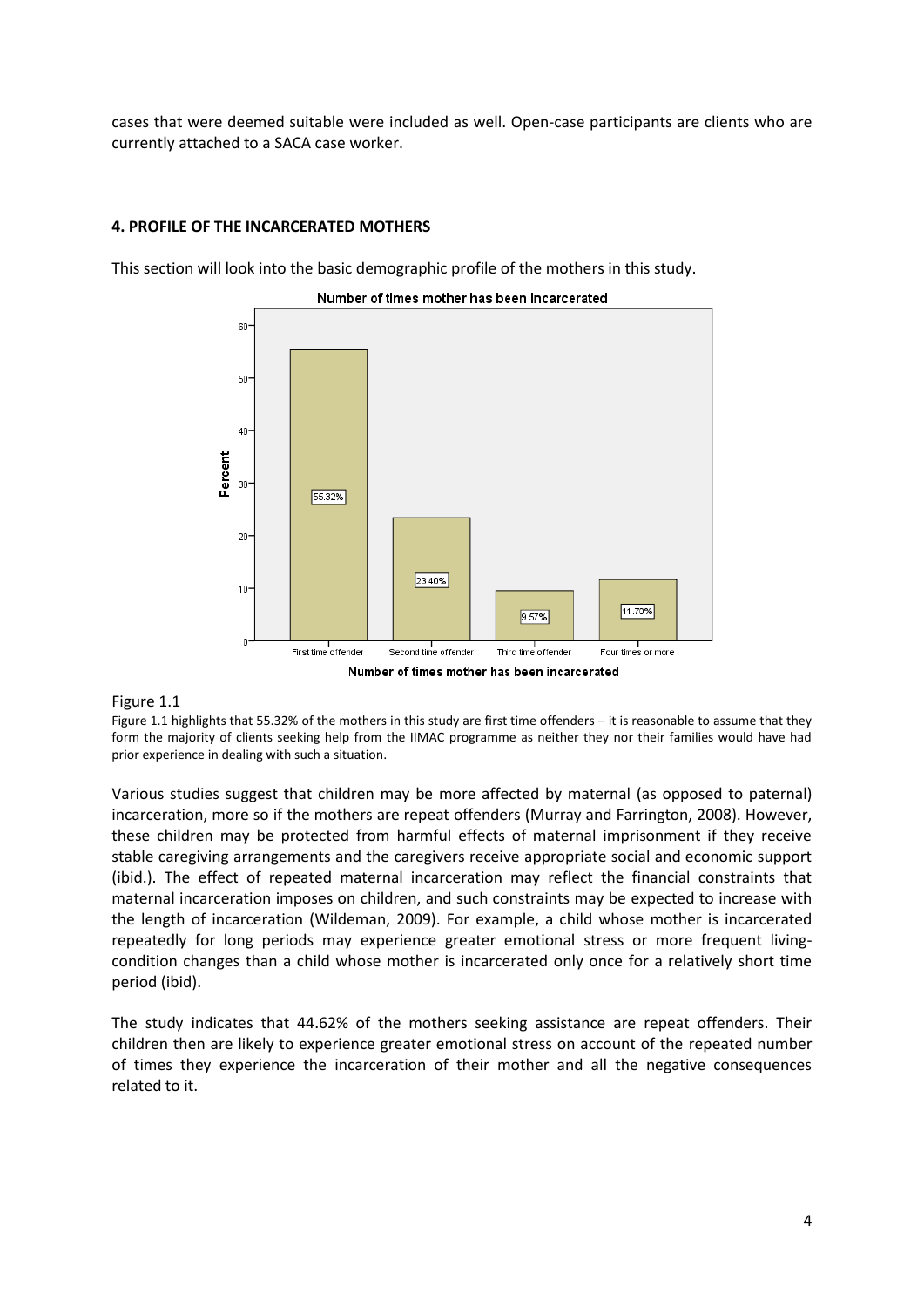![](_page_5_Figure_0.jpeg)

## Figure 1.2

In figure 1.2, 51.06% of the children were cared for by their mothers before they were incarcerated. About 49% of the children have prior experience of being cared for by the current caregiver prior to their mother's incarceration. Literature has suggested that maternal incarceration most profoundly affects children's development negatively as it would cause disrupted attachment relationship given that most of these children were being cared by their mothers before their incarceration. When mothers are incarcerated, the children are not only being separated from their mothers but they are more often transiting to the care of a relative than to the care of the other parent (Mumola, 2000).

Attachment theory suggests that disruptions in the mother-child relationship increases risks to children and may negatively effect and disrupt the child's ability to form and maintain a secure attachment with the parent or another family member. In a traumatizing event such as incarceration of a parent, a secure attachment relationship buffers children from experiencing symptoms of anxiety (Dallaire & Weinraub, 2007).

In a research done by Poehlmann in 2005, the author examined the attachment of preschool-age children with their incarcerated mothers. The study showed that the children in her sample were more likely to have insecure attachment representations of their incarcerated mother. Children with insecure, disorganized, and disrupted attachment relationships are at risk for experiencing a number of negative outcomes including greater psychopathology and substance abuse (Poehlmann, 2005a). Most young children in Poehlmann's study exhibited multiple emotional and behavioral reactions to maternal imprisonment. Consistent with attachment theory (Bowlby, 1973), the majority of children initially reacted to separation with sadness and kept calling for or looking for their mothers. Other common reactions included confusion, worry, anger, acting out, fear, developmental regression, sleep problems, and indifference. Clearly, prolonged separation from an imprisoned mother who once cared for the child is a stressful experience. These findings highlight young children's need for emotional and developmental support during maternal imprisonment and caregivers' needs for information regarding children's common reactions to separation.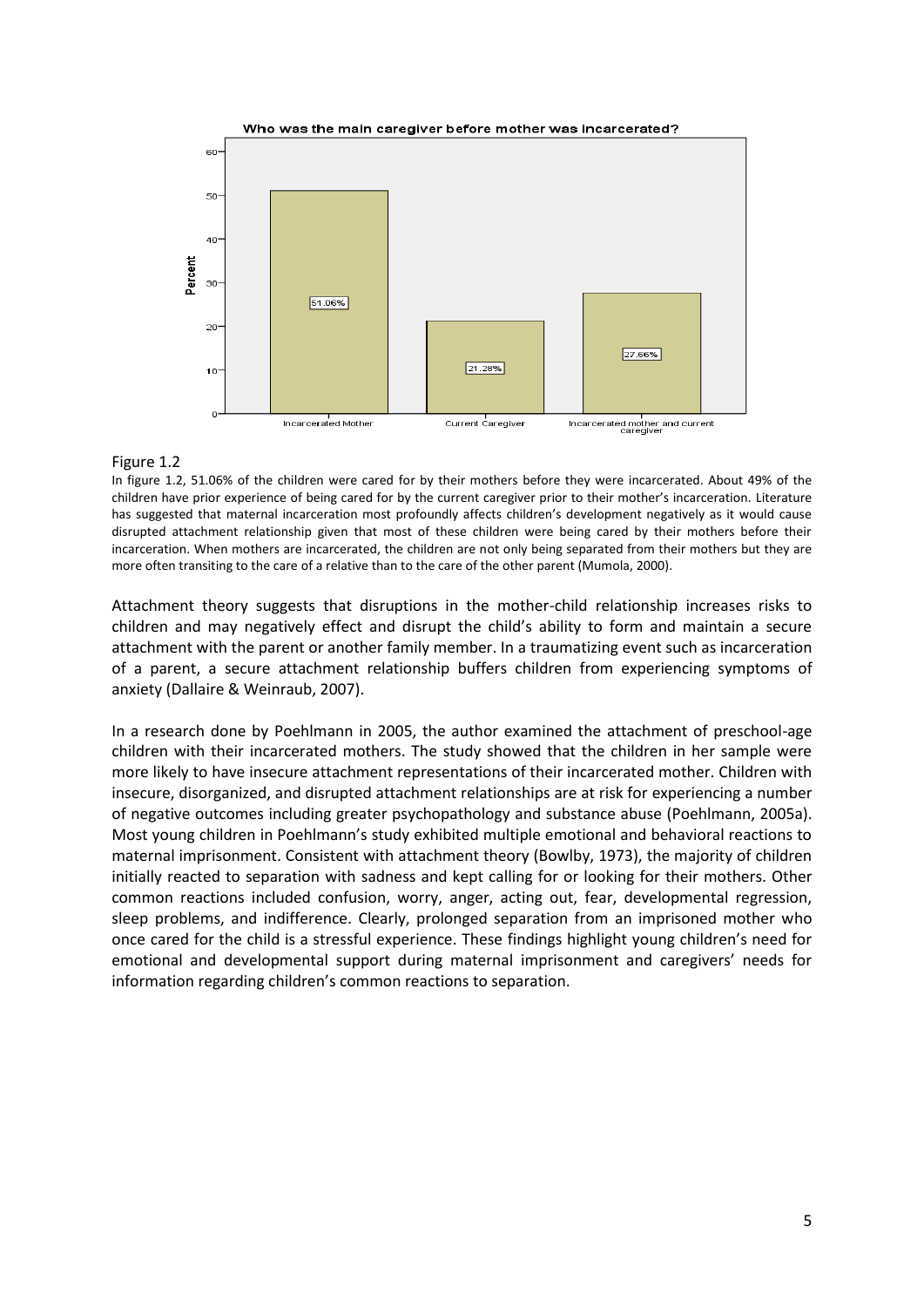![](_page_6_Figure_0.jpeg)

## Figure 1.3

Almost 60% of the mothers are divorced, separated or single which means that it is likely that in these cases the fathers of the children may not be playing an active part in their upbringing. While about 40% of the mothers are listed as married the findings, which will be discussed in the next section, indicate that only a small percentage of the fathers are the main caregivers for these children and are actively present in their lives.

## **5. FINDINGS**

## 5.1 Profile of Children

This section looks into the demographic profile of the children in this study.

![](_page_6_Figure_6.jpeg)

Figure 2.1: For this study there is a fairly even spread amongst the three age ranges.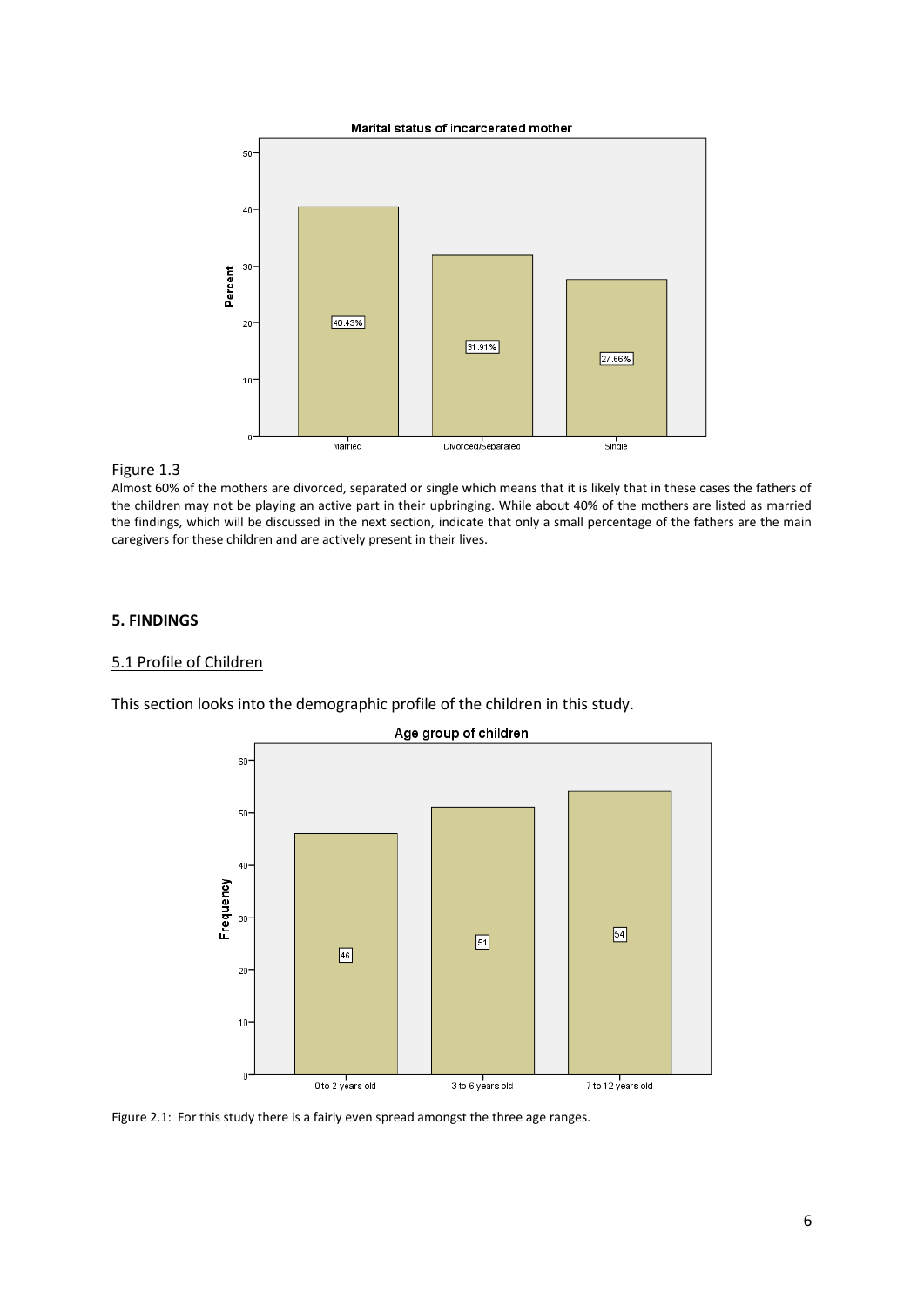![](_page_7_Figure_0.jpeg)

Figure 2.2: The vast majority of the children are staying with relatives such as grandparents. About 5% of the children are living with non-relatives including family friends and neighbours – while this group is a minority it bears further attention as the willingness of caregivers without any family ties to undertake their responsibilities over a period of time may be an issue.

![](_page_7_Figure_2.jpeg)

Figure 2.3: Only 2 children of (primary) school-going age were not in school. However, this in itself does not denote regular school attendance for the ones in school.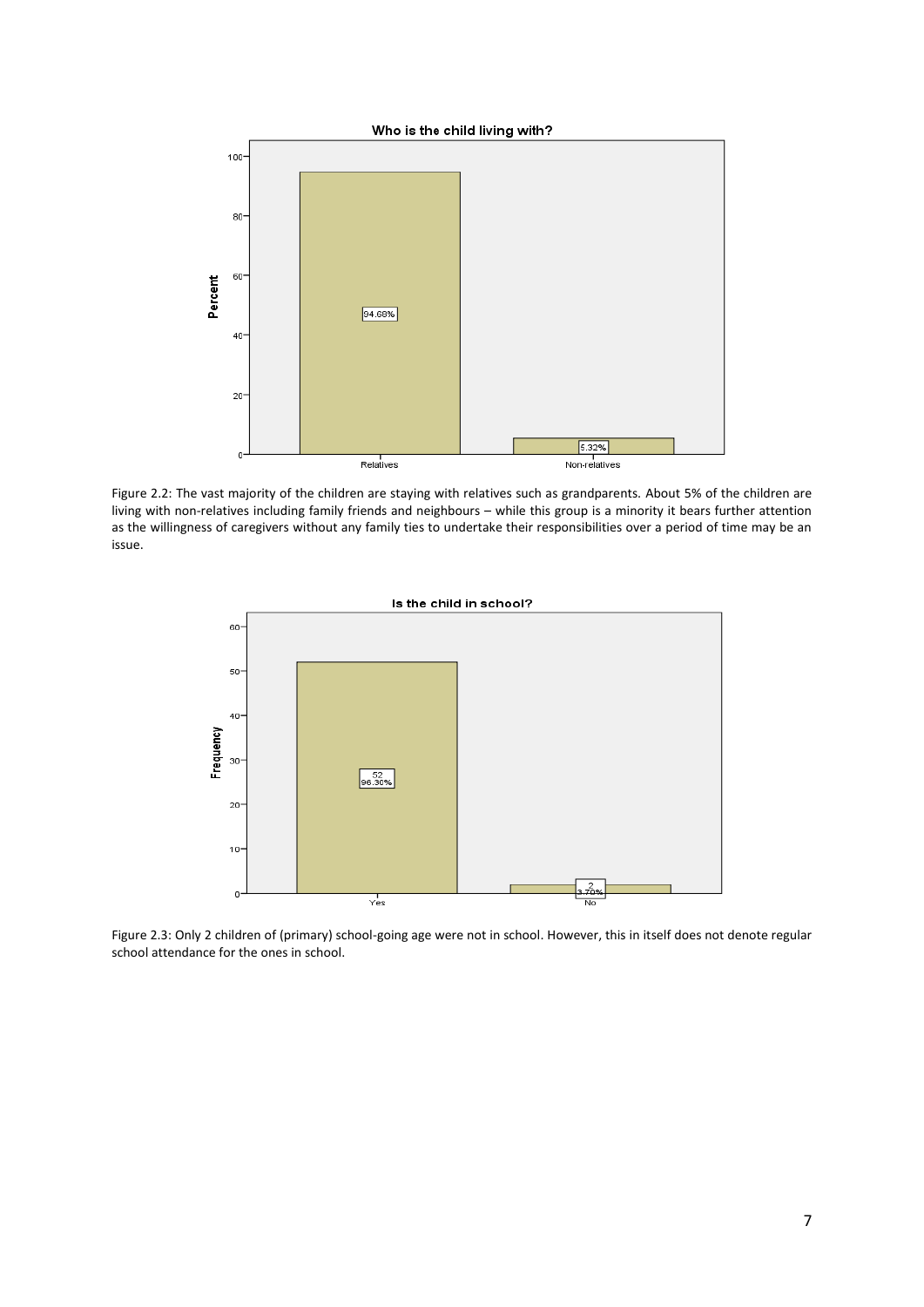## 5.2 Profile of the Caregivers

This section will highlight the demographic profile of the caregivers in this study.

![](_page_8_Figure_2.jpeg)

Figure 2.4: Four out of five primary caregivers are female.

![](_page_8_Figure_4.jpeg)

Figure 2.5: About 78% of the caregivers are between the ages of 45 and 64 years old. About one in twelve is a senior citizen. There are no primary caregives who could be classified as youth with none being below 35 years of age.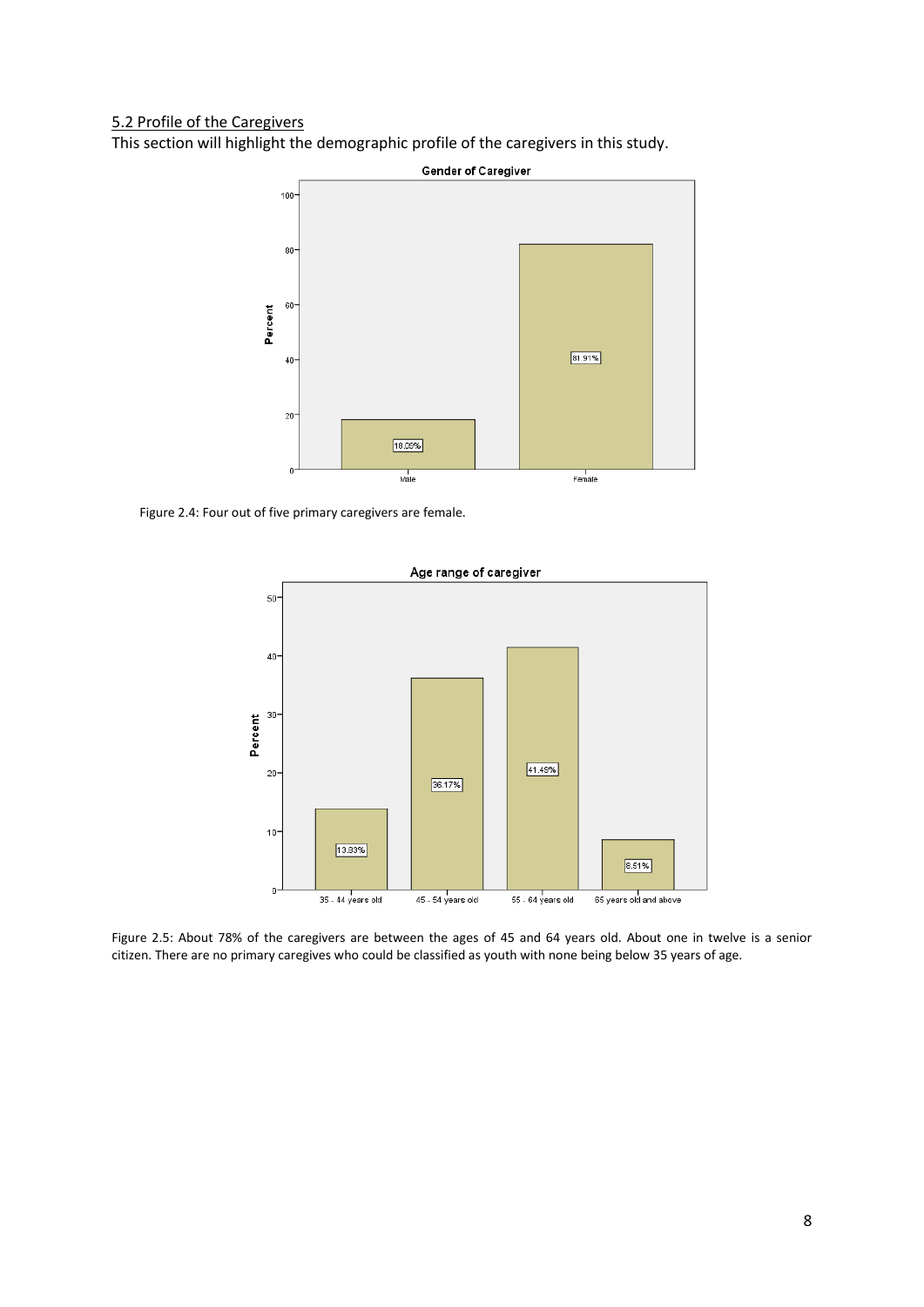![](_page_9_Figure_0.jpeg)

![](_page_9_Figure_1.jpeg)

The majority of clients that sign up for the IIMAC programme are Malay. It is extremely rare for the caregiver to be of a different race to the child.

![](_page_9_Figure_3.jpeg)

![](_page_9_Figure_4.jpeg)

#### Figure 2.7

Almost three-quarters of the children are cared for by their grandparents. If other relatives are included 95% of these children are in the care of relatives.

Even though almost half of the mothers in this sample are married, it is important to note that most of the fathers are absent from the children's lives when the mothers are in prison. From the case studies, it is evident that these fathers are not present in the children's everyday lives. When a mother is incarcerated, a child needs a father to look up to as a parental role model. Remaining in the care of the child's other biological parent may serve an important function as a stable attachment figure to the child (Dallaire, 2007). In a study conducted by Poehlmann et. al. (2008), more caregiving stability is reported when the children live with their fathers as compared to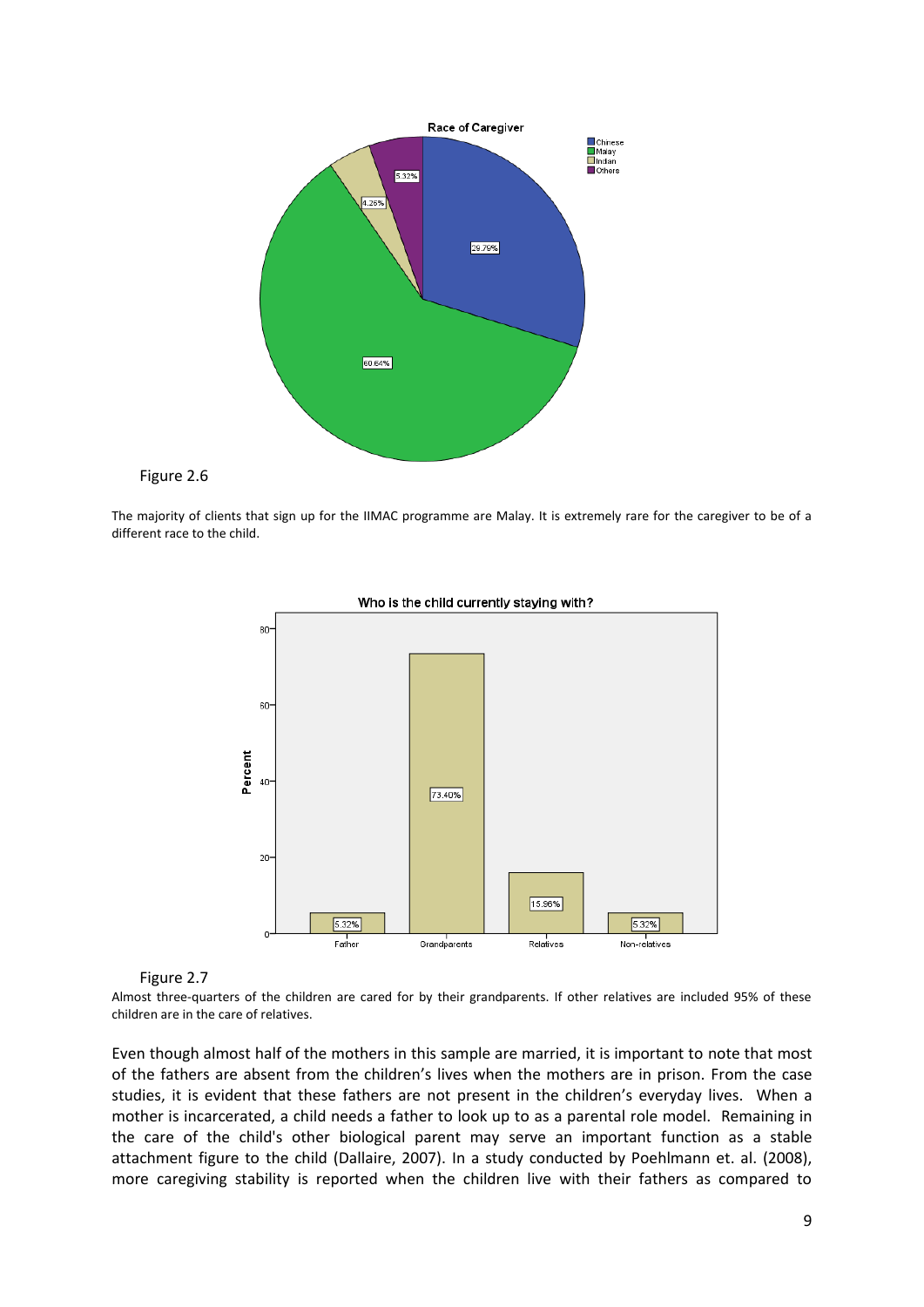placement with other relatives such as grandparents. This is because parents may exhibit a more intrinsic investment in their own children as compared to that shown by other relatives.

When the father is also absent in the child's life, the child will feel isolated, unloved and neglected (ibid.). The effects of interrupted parent-child relationships can manifest both at the individual level within families and at the school level among students who are influenced not only by disruptions of their own families but also by the spill-over influence from disruptions and absences in the families of others (ibid.). Furthermore, in a study conducted by Fritsch and Burkhead (1981) which examined the impact of parental absence in the children's lives, it was found that the absence of fathers will result in the children displaying hostile behaviours and disciplinary problems in school. Meanwhile, a mother's absence would cause the children to display withdrawal symptoms in their lives. This would include daydreaming, unwillingness to engage in play, fear of school, crying a lot and having a lot of nightmares.

## 5.3 Hypotheses

According to literature, caregivers who are suddenly entrusted with the caregiving duties, find themselves struggling financially with the added responsibility, which places even more stress on the caregiver. This suggests that there might be a possibility that these caregivers may be less capable physically and emotionally in providing care for these children. Caregivers who experienced drastic life changes can also become isolated from social support due to added responsibility and be at higher risk of experiencing stress and depression. Thus, this paper will examine five hypotheses in relation to the children and the caregivers;

**Hypothesis 1**: Children of incarcerated mothers have a higher likelihood of performing poorly in school.

**Hypothesis 2**: Children who were cared for primarily by their mother pre-incarceration were more likely than not to experience disruptions to their current living arrangements upon her incarceration.

**Hypothesis 3a**: The primary caregivers are more likely to struggle financially and require financial assistance to care for the children.

**Hypothesis 3b**: The primary caregivers who struggle financially tend to receive financial assistance to care for the children.

**Hypothesis 4a**: The primary caregivers are more likely to be emotionally strained as a result of their caregiving.

**Hypothesis 4b**: Caregivers who require emotional support do not seek any form of assistance.

**Hypothesis 5**: Caregivers who are afflicted with long-term medical issues tend to struggle to discharge their caregiving duties.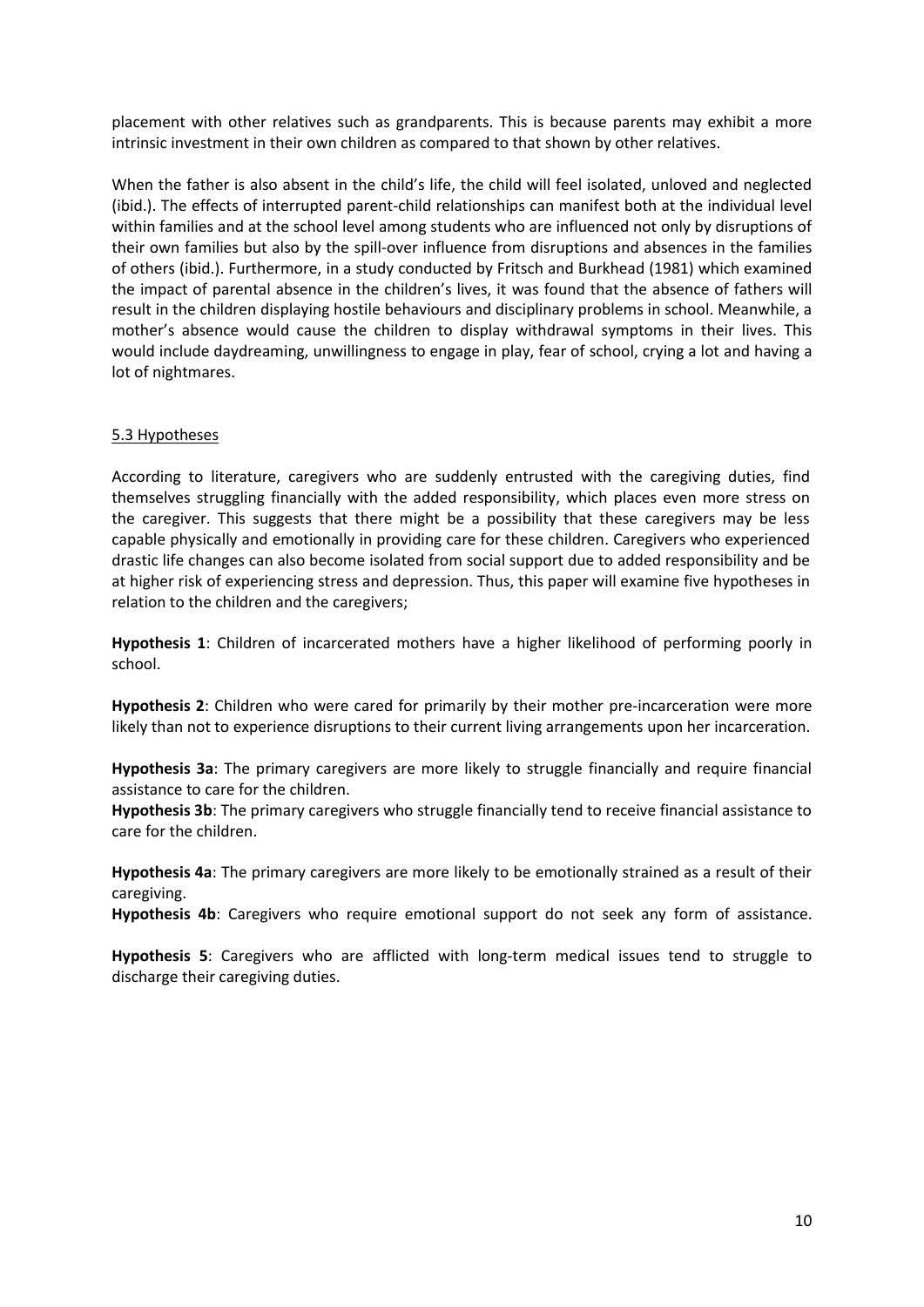## Hypothesis 1: *Children of incarcerated mothers have a higher likelihood of performing poorly in school.*

![](_page_11_Figure_1.jpeg)

Grades of IIMAC Children compared to National Average

#### Figure 3.1

This chart examines the academic results of children in this study who are in primary school. Figure 3.1 highlights that 68.5% of children between 7 to 12 years old received at least a C grade average in their school examinations, and 31.5% a D average. The comparison will be paralleled against the 2015 cohort who had sat the PSLE as this is the only available and comparable data that is accessible to the public. For the PSLE in 2015, 92.3% of the students received at least a C grade average for all four of the standard subjects (Ministry of Education, 2016).

The figures above mean that the IIMAC-student cohort is 4 times more likely to achieve a D average grade for examinations compared to the national average. This is consistent with existing literature on the subject as previous studies have shown that a parent's incarceration may have a negative impact on their children's grades as they would experience trauma, anger and anxiety as a result of being separated from their mothers who are usually the main caregivers (Reed and Reed, 1997). The sudden absence of their mothers and missing their mothers is correlated to their poor academic performance in school. According to Hairston (2007), school performance is extremely important for children to succeed, but quite often when parents become incarcerated school achievement decreases. Throughout a mother's incarceration, high priority should be given to the child's academic performance, attendance in school and emotional well-being.

While providing additional academic support in the form of individual or group tuition can address the technical aspects of why the child is falling behind in school it cannot be done in isolation if one expects to see a commensurate improvement in the grades of these students. Special attention needs to be given to the child's psychological and emotional well-being as well. Children of incarcerated mothers may require counselling and a role model whom they could look up to in order to reduce the negative emotions that they may be experiencing towards their mother. Some of the interventions that can be implemented for the children would include crisis intervention counselling, community-based therapeutic service and support group involvement. Therapeutic interventions help traumatized children master the effects of current and previous traumas and overcome future trauma by improving individual coping skills (Reed and Reed, 1997).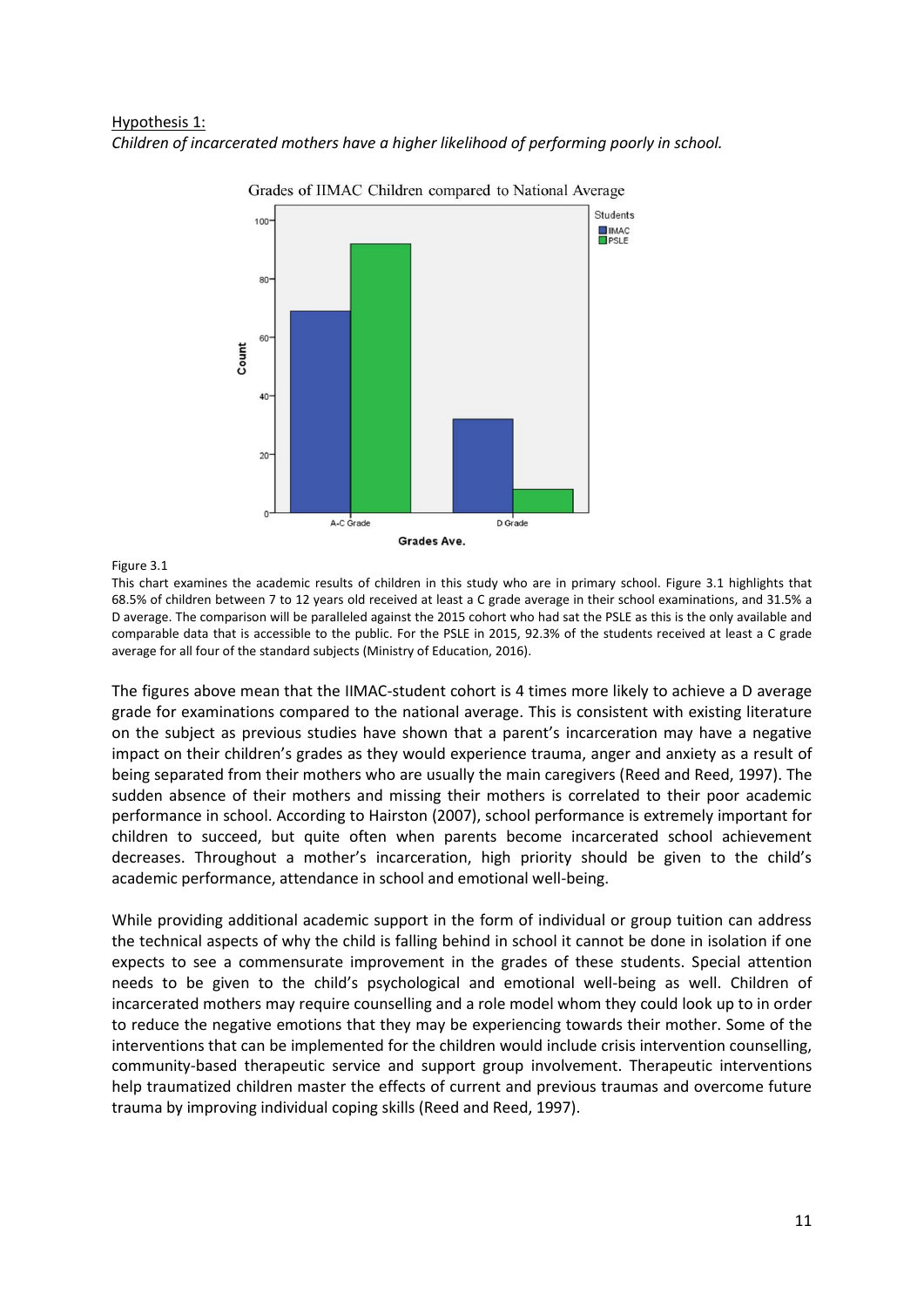## 5.4 Stability of Care Arrangement

## Hypothesis 2:

*Children who were cared for primarily by their mother pre-incarceration were more likely than not to experience disruptions to their current living arrangements upon her incarceration.*

One of the key effects of a mother's incarceration on the children is the disruption in the children's living arrangements (Seymour, 1998). The need for consideration of children's welfare and caregiving needs occur at multiple points including at arrest, sentencing and imprisonment. When the mother enters the prison, the children will have to be placed under the care of immediate relatives or friends. From the findings, slightly more than half of the children were cared for by their mothers prior to incarceration. The subsequent incarceration of the mother made it more likely for the children to be placed under the care of a grandparent or other relatives, thus forcing them to move houses and maybe even schools. This may situate the child in a (slightly) unfamiliar environment, requiring them to not only adjust to a new home and school, but also to a new caregiver and the possibility of a different parenting-style.

![](_page_12_Figure_4.jpeg)

![](_page_12_Figure_5.jpeg)

#### Figure 4.1

In figure 4.1, 80 out of 151 children (53%) were cared for primarily by their mothers before their incarceration, while 47% of the children had some familiarity with the current caregiver performing a similar role prior to the mother's incarceration. A total of 90 children (59.6%) had to shift to a new household as a result of maternal incarceration; children whose mother was their primary caregiver accounted for 67 of them – three-quarters of the children whose living arrangements were disrupted. This indicates that children who had their mothers as the main caregiver have a higher likelihood to be displaced as compared to children were not cared by their mothers before their incarceration.

Based on the study, more than half of the children (53%) would have to adapt to a temporary caregiver whom they may not be familiar with. For children who are not living with their mothers at the time of the arrest, the mother's latest incarceration may provide little change in their daily lives because they go on living in the same house, and in the care of the current caregivers (Seymour, 1998). Even though mothers may not have had full-time parenting responsibility, they often report regular and frequent contact with their children, and so these children are not unaffected by the incarceration.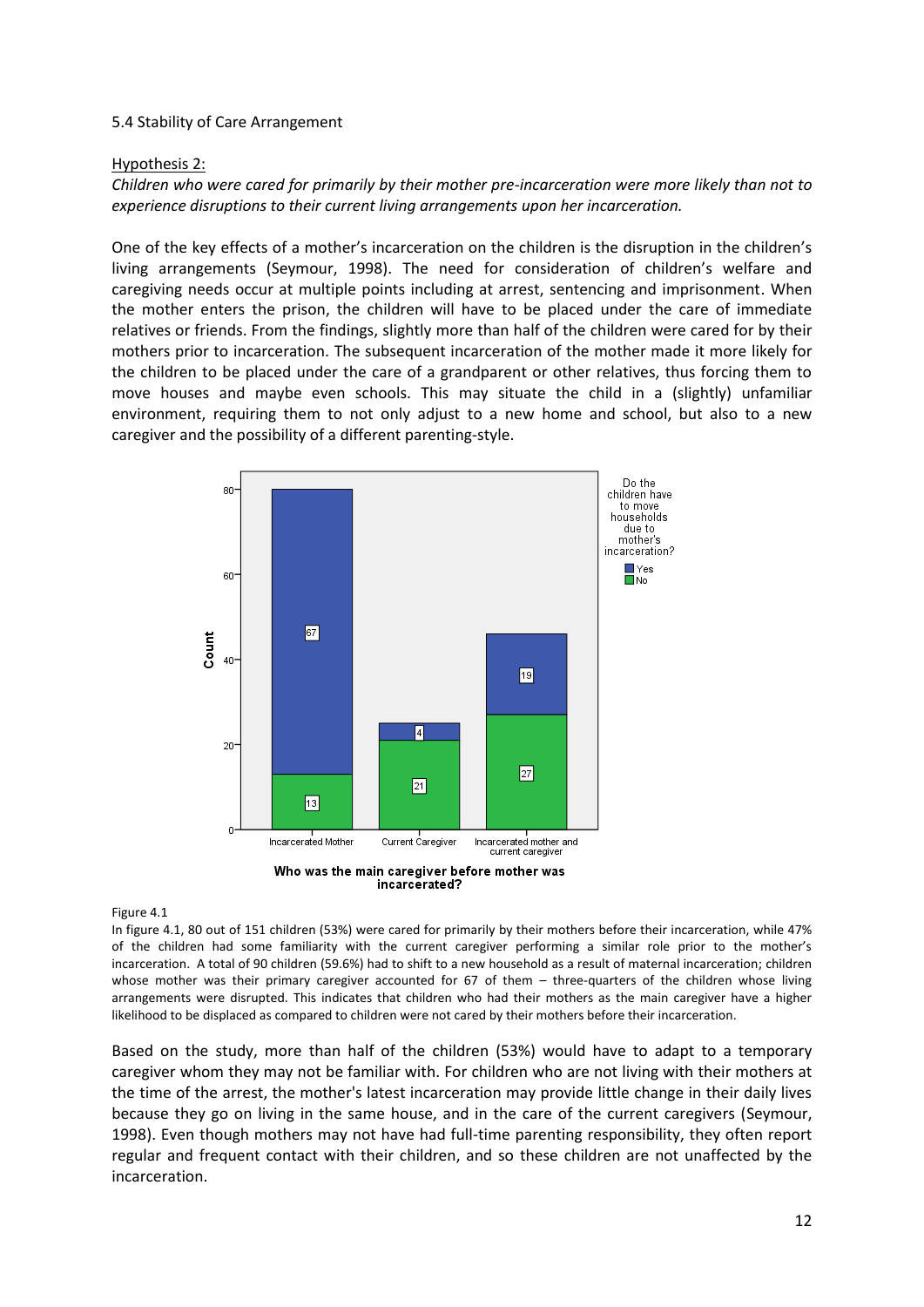The degree of disruption in these children's living arrangements depends on where they go and who takes care of them during the mother's incarceration. Having to live with a new caregiver who is not their parent, necessitates the children adapt to a new living arrangement, which requires some time for the children to adjust and accept the changes in their lives. This caregiving arrangement is usually a short-term arrangement while the mother is in prison, this means that children have to adjust to a new location, school, and parenting style each time they move. This instability can be detrimental to their emotional health. Attachment theory explains that psychological problems stem from the interruption of a relationship between a child and a primary caregiver (Stalker & Hazelton, 2008). When a mother is in and out of prison or a child is being moved from home to home, attachment fails to form between the child and their primary caregiver. The lack of relationship can mean a lack of stability, emotional support, and nurturing for the child. This loss of an emotional attachment to a caregiver, especially when repeated several times, leads the child to eventually develop defence mechanisms that make it almost impossible for that child to form attachments to anyone later in life (ibid.). They begin to have a distorted view of themselves and significant relationships in their lives. The effect of a mother being absent from their children's lives can have significant negative consequences on the children.

|                                 | Value      | df | Asymptotic<br>Significance<br>$(2-sided)$ |
|---------------------------------|------------|----|-------------------------------------------|
| Pearson Chi-Square              | $42.795^a$ | 2  | .000                                      |
| Likelihood Ratio                | 47.532     | 2  | .000                                      |
| Linear-by-Linear<br>Association | 18.172     |    | .000                                      |
| N of Valid Cases                | 94         |    |                                           |

#### **Chi-Square Tests**

a. 0 cells (0.0%) have expected count less than 5. The minimum expected count is 7.45.

#### Figure 4.1.1:

A chi-square value of 0.000 (\*\*\*) indicates that the results are statistically significant at the 0.1% level. Thus, the second hypothesis can be accepted.

![](_page_13_Figure_6.jpeg)

#### Number of households which are caring for the children

#### Figure 4.2

In figure 4.2 above, 62.9% of the children stayed together in one household while 37.1% were separated from their sibling(s) and had to live in two or more different households.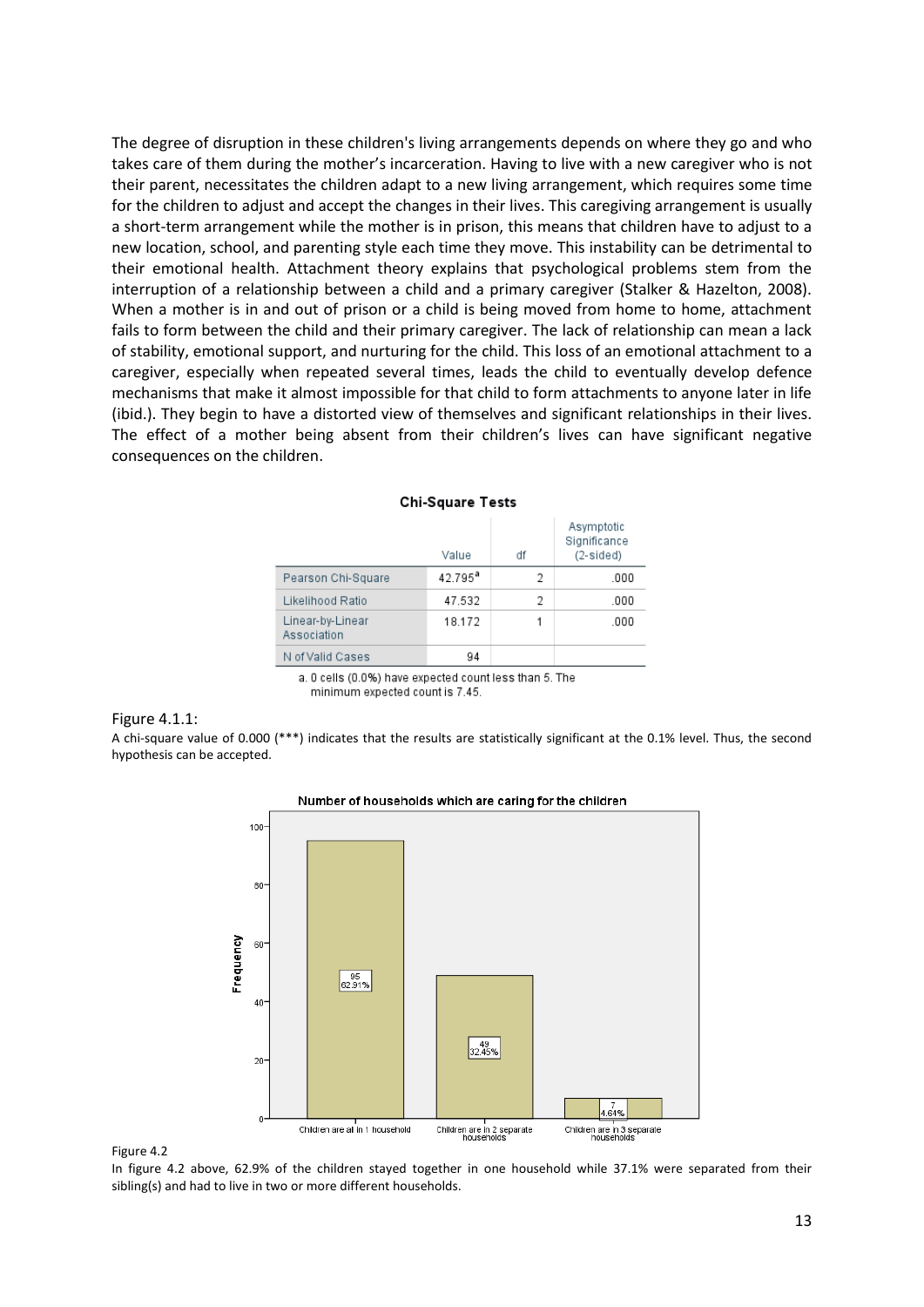The study also found that, on top of the separation from their mother and likelihood of disruptions to living arrangements, almost one in four children had the additional traumatizing experience of being separated from their sibling(s) during their mom's incarceration. The children may also be passed from caregiver to caregiver, and moved to new schools several times in the course of the incarceration period.

It is important to note that 56 children in this study were separated from their siblings and had to live in different households. The primary caregivers had to separate the siblings as most of the caregivers are not able to financially support all the siblings. As can well be expected several studies indicate that separation from siblings may be traumatizing for young children in the context of maternal incarceration (Poehlmann et. al., 2008). Siblings can function as subsidiary attachment figures for young children during a mother's temporary absence especially if they are placed in the same household. According to Bowlby (1973), fathers and siblings are the most frequent attachment figures apart from the mothers. The presence of the child's own brothers or sisters in a new household helps to ease the child's adjustment to the new home (ibid.). When siblings are separated and cared for by different caregivers, the children will feel a sense of loss and may add to the negative feelings that they are already experiencing. If separation is really unavoidable, it is important to ensure that the siblings have frequent contact with each other.

## Hypothesis 3a:

*The primary caregivers are more likely to struggle financially and require financial assistance to care for the children.*

![](_page_14_Figure_4.jpeg)

## How well are you coping financially?

#### Figure 5.1

Over two-thirds of the caregivers indicated that they were unable to cope with the added financial burdens experienced as a result of the caregiving responsibilities undertaken. Figures based on 92 respondents.

In figure 5.1 above, 68.48% of the caregivers indicated that they require financial assistance from various government agencies or from friends and relatives in order to manage their caregiving responsibilities. Caring for the children is considered a familial responsibility for the primary caregivers especially when they are related to the incarcerated mothers. Even though the primary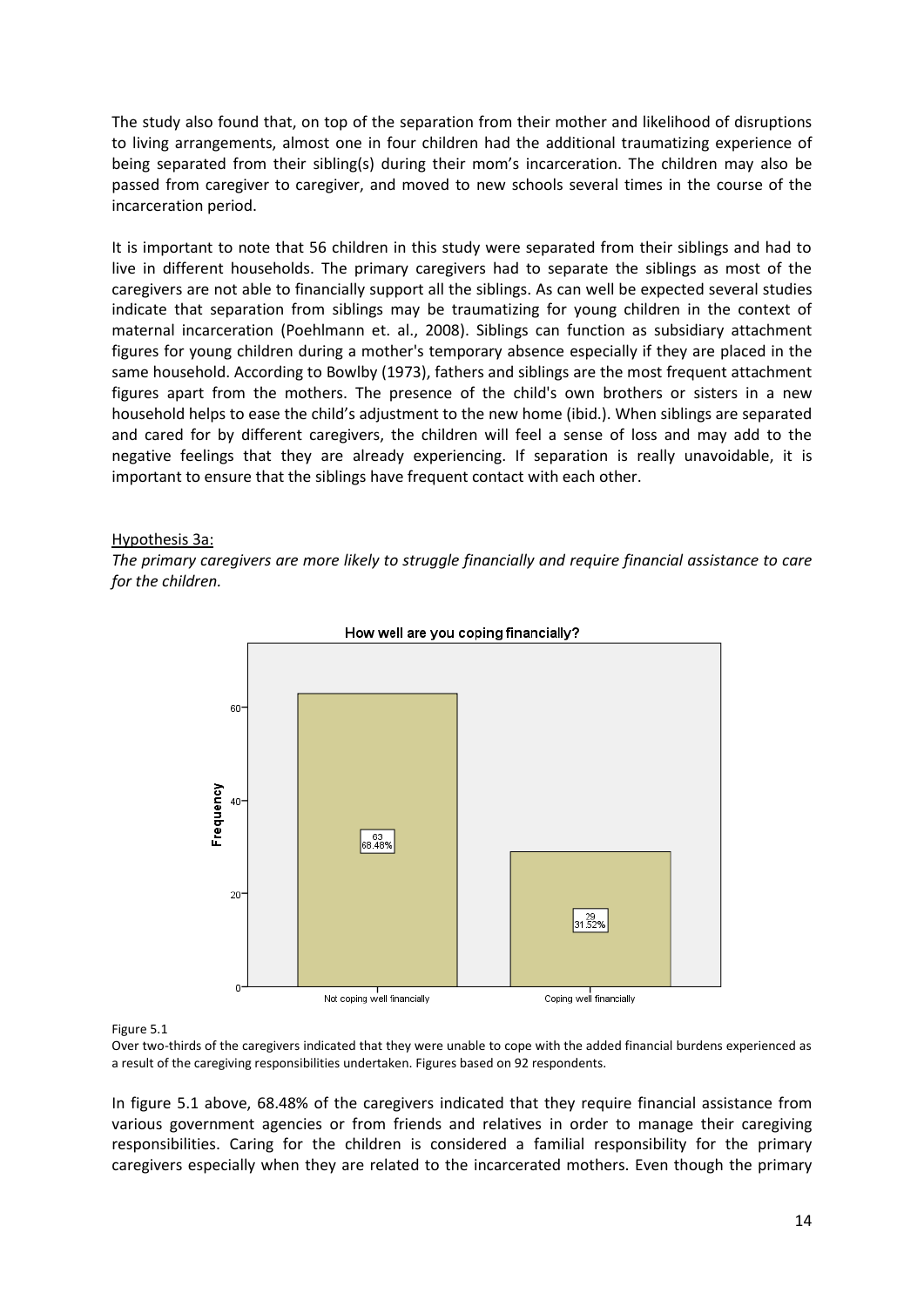caregivers may be experiencing financial difficulties, they would still take care of the children due to kinship ties as the family would make their own private arrangements in response to the mother's incarceration. Understandably these caregivers do not receive any form of financial support from the mothers who are in prison.

Low personal and household incomes along with limited financial resources can result in increased caregiver risk for negative outcomes, particularly if there are substantial out-of-pocket costs for care recipient needs (Mumola, 2000). Caregivers who are not working or who have low household income may experience more distress because they may have fewer resources to meet care demands. Overall, financial concerns cause particular distress for caregivers during long treatment periods, as resources become depleted (ibid.). Higher-income families, with greater financial resources to purchase needed care, might not become as distressed or burdened as those with limited resources.

## Hypothesis 3b:

*Most of the primary caregivers who are struggling financially receive the required financial assistance.*

![](_page_15_Figure_4.jpeg)

Figure 5.2

82.5% of the caregivers who indicated that they aren't coping well were recipients of financial assistance. 74.3% of all recipients of financial assistance (52+18 = 70 recipients in total) indicated they still weren't able to cope. Figures based on 92 respondents.

Overall 68.5% of the caregivers interviewed indicate that they are unable to cope, financially, with the added responsibility of caring for the children during their mother's incarceration.

It is evident from figure 5.2 that a vast majority of the caregivers who are financially constrained (82.5%) are receiving some form of financial assistance. That said, the 17.5% that are not coping well and yet aren't receiving assistance is not statistically insignificant and bears further investigation. On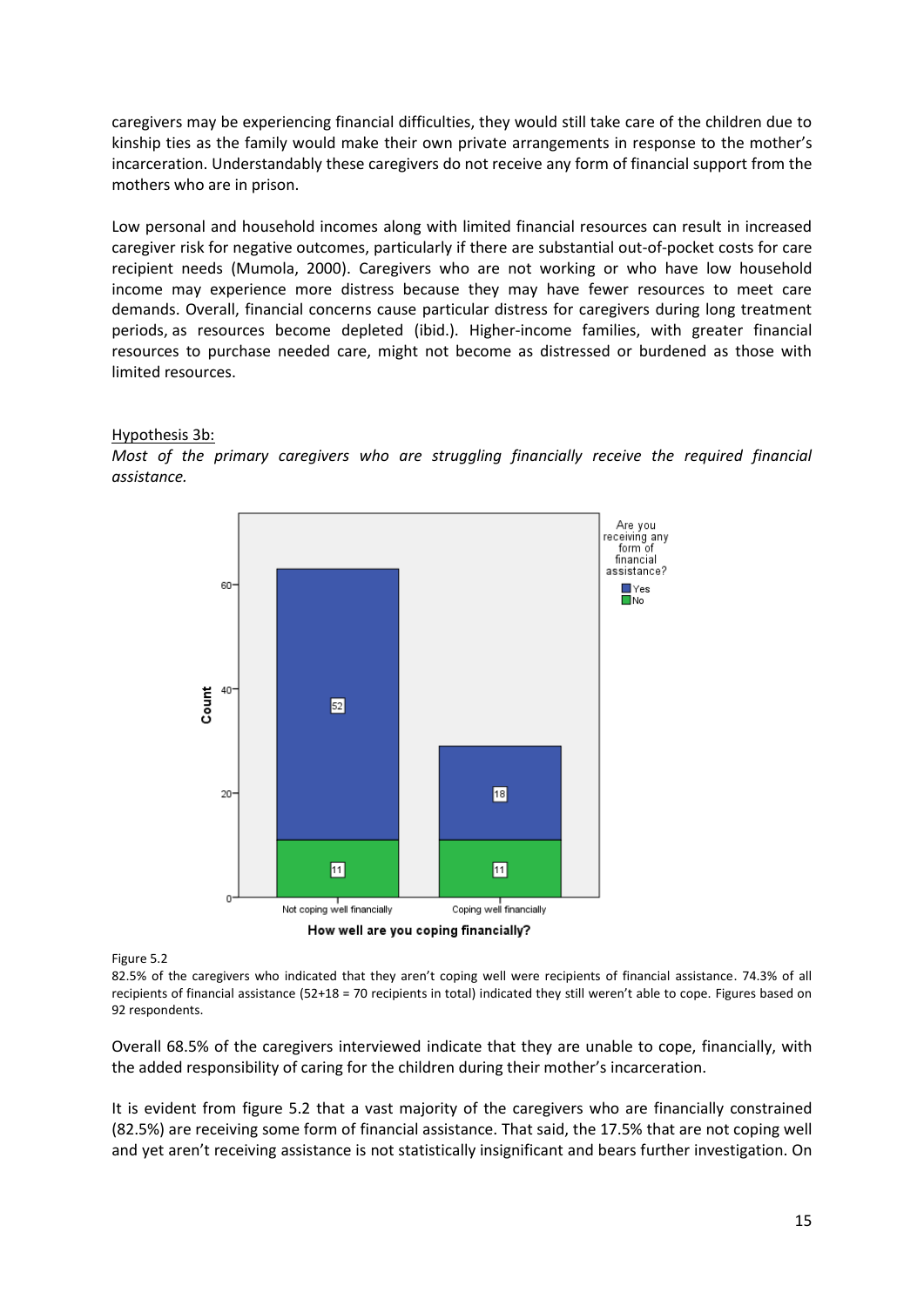the face of it then this does indicate that most caregivers in need are aware of sources of financial aid that they can turn to and are actually receiving some form of financial help.

Yet the issue of whether this hypothesis holds true or not likely depends on whether one places emphasis on the mere receipt of assistance or interpreting "required financial assistance" as help which enables the recipient to meet their financial requirements and thus report that they are able to cope. If the latter interpretation is considered, it is sobering to note that almost three out of every four caregivers receiving financial aid (74.3%) indicated that they were still unable to cope even with the said assistance. This in itself does not necessarily mean that the assessment conducted and assistance provided are ineffective as there may be many other factors that need to be considered before drawing a reasonable conclusion. However, such a high proportion of recipients reporting their inability to cope even after receiving help certainly warrants further investigation.

## Hypothesis 4a:

*The primary caregivers are more likely to be emotionally strained as a result of their caregiving.*

![](_page_16_Figure_4.jpeg)

## Figure 6.1

Slightly more than half (52.13%) of the respondents indicated that they were able to cope with the emotional demands brought about by their caregiving responsibilities.

In the study 47.87% of the caregivers indicate that they are unable to cope well emotionally with additional responsibilities that have been entrusted to them. It is interesting to note that while a clear majority (68.5%) indicated that they couldn't manage financially this did not translate into similarly heightened levels of emotional distress. One possible explanation (though this was not investigated) is Maslow's hierarchy of needs theory which posits that people then to prioritise and be more able to identify material needs (physiological and safety tiers) as compared to emotional ones. On the face of it then this hypothesis does not seem to hold true, but only just.

Caregivers are emotionally strained with the additional caregiving duties as there are many emotions that they may need to address with the arrest of their loved ones. The caregivers may have a feeling of resentment, embarrassment, guilt, and disappointment regarding their kin's incarceration and this may magnify the caregiver's psychosocial distress (Deanne, 2000). [Caregiver](https://www.caring.com/blogs/self-caring/resentment-in-caring)  [resentment](https://www.caring.com/blogs/self-caring/resentment-in-caring) is usually towards the incarcerated mother as the caregiver would experience the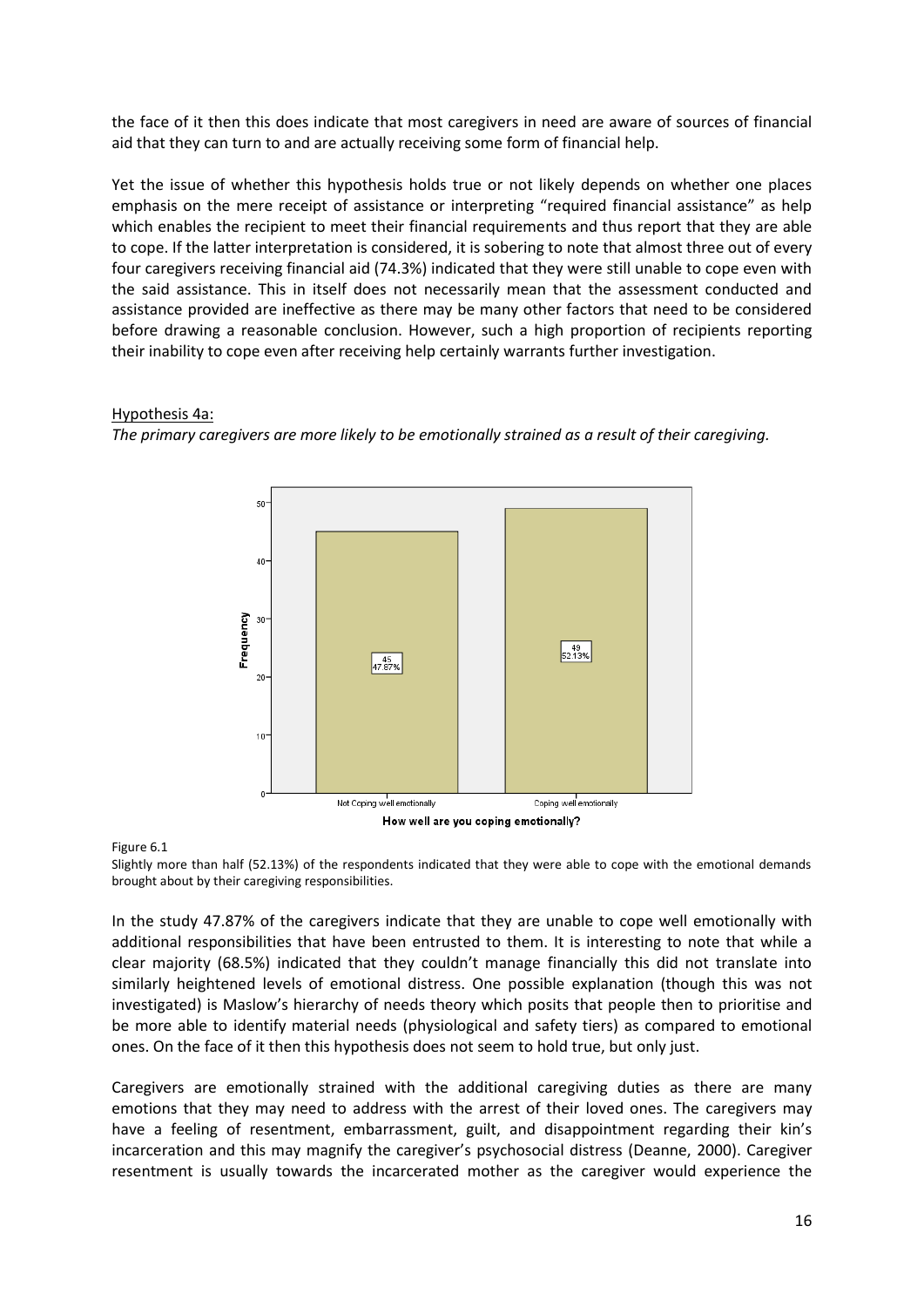feelings of unfairness of being thrust into the role of caring for the young children (ibid.). The feelings of anger, resentment, disappointment and tiredness may spill to other areas of their lives and affect their emotional well-being. While these caregivers are (only just) in the minority they none-the-less are a significant group and there is a need to examine what forms of emotional support from friends, family or professionals can be rendered to them.

Caregivers who attempt to balance caregiving with their other activities, such as work, family, and leisure, may find it difficult to focus on the positive aspects of caregiving and often experience more negative reactions, such as an increased sense of burden (ibid.). Regardless of the amount of care provided, caregivers may become increasingly more distressed if they are unable to participate in valued activities and interests. Caregiving responsibilities can have a negative effect on work roles as caregivers adapt employment obligations to manage and meet care demands. Caregivers who are employed report missed days, interruptions at work, leaves of absence, and reduced productivity because of their caregiving obligations (Mumola, 2000). They have difficulty maintaining work roles while assisting family members. On the other hand, employment provides some caregivers respite from ongoing caregiving activities and serves as a buffer to distress.

## Hypothesis 4b:

*Caregivers who need emotional support do not seek any form of assistance.*

![](_page_17_Figure_4.jpeg)

Figure 6.2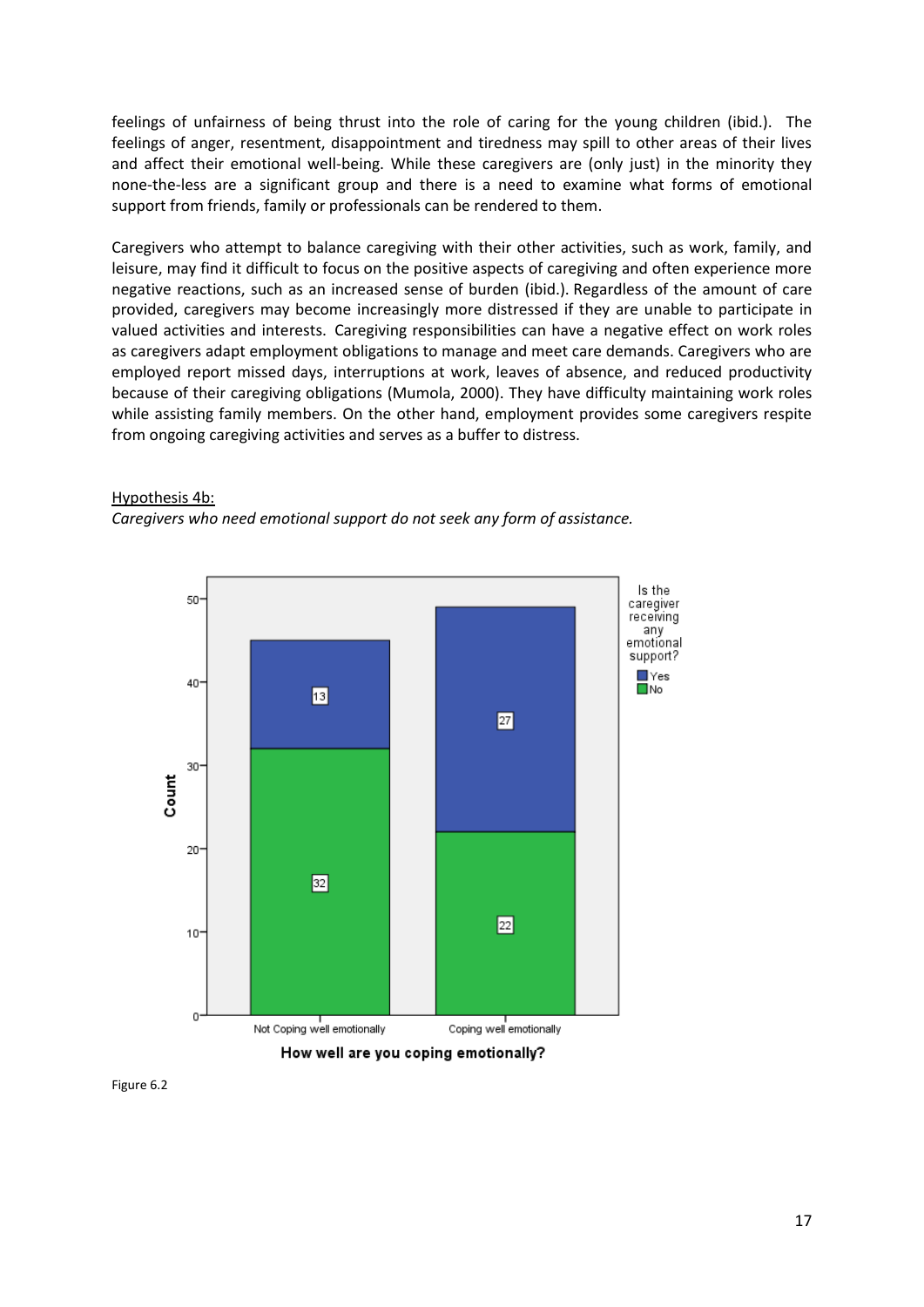#### Chi-Square Tests

|                                 | Value               | df | Asymptotic<br>Significance<br>$(2-sided)$ |
|---------------------------------|---------------------|----|-------------------------------------------|
| Pearson Chi-Square              | $13.769^{\text{a}}$ | 4  | .008                                      |
| Likelihood Ratio                | 15.723              | 4  | .003                                      |
| Linear-by-Linear<br>Association | .964                |    | .326                                      |
| N of Valid Cases                | 94                  |    |                                           |

a. 2 cells (20.0%) have expected count less than 5. The minimum expected count is 1.91.

#### Figure 6.2.1

The cross tabulation analysis above highlights a total of 45 out of 94 caregivers are not coping well emotionally, with 71% of the caregivers not seeking any form of assistance when facing difficulties. Less than a third of the caregivers who are emotionally distressed (29%), confided in someone about their concerns and issues in caring for the children. A chi-square value of 0.008 (\*\*) suggests that the correlation is statistically significant at the 1% level. There is a correlation between the 2 variables and the fourth hypothesis can be accepted.

One possible reason for caregivers not to confide in anyone is fear of the social stigma of having an incarcerated family member. Many family members do not tell even their closest friends about their relative's incarceration and go to great lengths to protect the children from the consequences of revealing this family secret. The social stigma that is attached to having an incarcerated family member usually hinders the caregiver from sharing their emotional problems with a friend or professional counsellor (Dallaire, 2007). Depending on the crime and the prevalence of imprisonment in the neighbourhood in which they live, family members may be the object of social stigma or hostility in that neighbourhood. There is, nevertheless, a social stigma which families experience from other elements of society. The spouse, parent or child of a prisoner may not experience stigma directly until they reveal the incarcerated relatives status to a child's teacher or a neighbour (ibid.).

Cultural values would also influence a person's willingness to share their emotional issues. In the Asian context, individuals may be reluctant to seek help as such behaviour is regarded as a source of shame or "loss of face" (Cheong & Snowden, 1990). It is important to reassure caregivers that it is safe to share their difficulties and problems with a professional if they are not keen to confide in their family members or friends. Additionally, seeking emotional help from another person can be an intense and emotionally draining experience; previous studies have shown that many individuals who seek emotional help withhold their emotions as they are afraid to express their feelings to another person (Kelly, 1998).

In the current social service landscape, financial resources are more readily available to caregivers of children of incarcerated mothers as compared to emotional support. Agencies unintentionally tend to neglect the caregivers' emotional well-being as there are fewer services available for caregivers to emotionally cope with their caregiving burden. It is important to render emotional support for the caregivers as the tremendous stress of caregiving may result in a caregiver's burnout in the future. Agencies can provide support groups for caregivers of children with incarcerated mothers and share their problems and issues with one another. Apart from that, caregivers can be paired up to a befriender who can provide a listening ear to them and also assist them in caring for the children whenever they require a short break from their caregiving duties.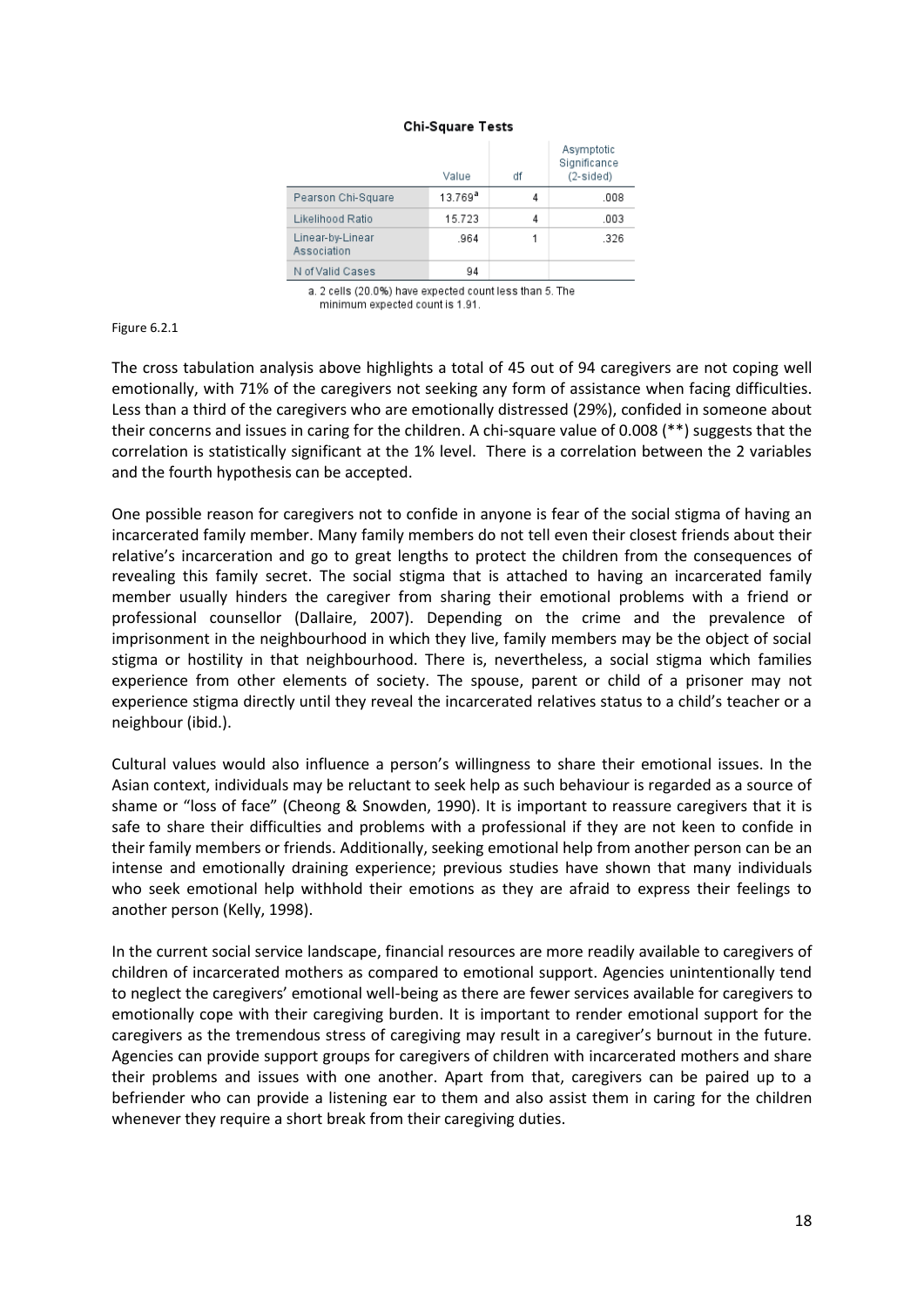## Hypothesis 5:

*Primary caregivers who are afflicted with long-term medical issues tend to struggle to discharge their caregiving duties.*

![](_page_19_Figure_2.jpeg)

![](_page_19_Figure_3.jpeg)

#### Figure 7.1

Overall 64.9% of the caregivers suffer from long-term medical ailments. Of these, 62.3% indicate that it has negatively impacted on their ability to properly discharge their caregiving responsibilities.

 $Q(x)$   $Q(x)$   $Q(x)$   $Q(x)$   $Q(x)$ 

| Uni-Square Tests                |                     |    |                                         |  |
|---------------------------------|---------------------|----|-----------------------------------------|--|
|                                 | Value               | df | Asymptotic<br>Significance<br>(2-sided) |  |
| Pearson Chi-Square              | $19.366^{\text{a}}$ | 4  | .001                                    |  |
| Likelihood Ratio                | 21.166              | 4  | .000                                    |  |
| Linear-by-Linear<br>Association | 14.282              |    | .000                                    |  |
| N of Valid Cases                | 94                  |    |                                         |  |

a. 3 cells (30.0%) have expected count less than 5. The minimum expected count is 2.46.

Figure 7.1.1: A chi-square value of 0.001(\*\*\*) is statistically significant at 0.1% level.

A cross tabulation analysis highlights that 88% of the caregivers who are struggling to care for the children have personal long-term medical issues to contend with. These caregivers indicate that their medical ailments include hypertension, diabetes, back and knee problems, asthma, high cholesterol levels and various heart conditions. A small percentage of the caregivers (12%) report no issues with caregiving even though they have long-term medical ailments. As the chi-square value is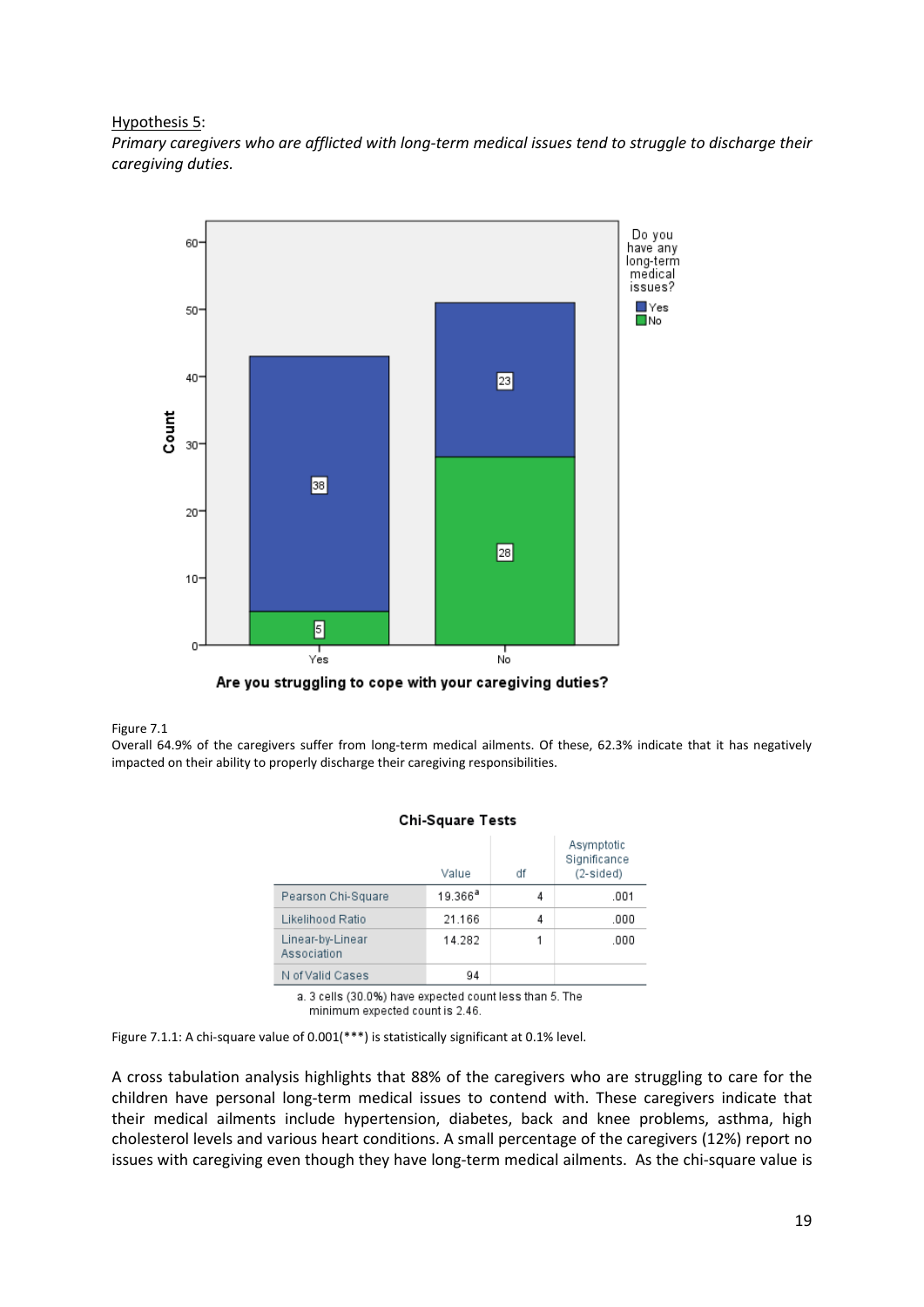0.001 (\*\*\*), this shows that the correlation between the two variables is statistically significant at the 0.1% level.

Caring for young children requires more energy and attention on the part of the caregivers (Deanne, 2000). Hence, if the caregivers have long-term medical issues, it will affect the level of care that the caregivers are able to provide for the children. The health of the caregivers plays a crucial role in determining whether the caregiver is able to care for the children. One of the challenging aspects for these caregivers in raising young children is having the energy to keep up with the grandchild physically. Additionally, caregivers with long-term health issues may not have regular follow-ups at a clinic or hospital as they may worry about the expenses of their treatment (ibid.). It is important for caregivers who have long-term health issues to receive additional financial assistance for their medical expenses. Agencies which are in contact with caregivers and children of incarcerated mothers need to take into account the caregivers' physical health in ensuring that the caregiver is able to perform their duties.

## **6. DISCUSSION & RECOMMENDATIONS**

The findings in this study have highlighted and confirmed four of the five hypotheses and part of the fifth. The following are some of the issues that the study has highlighted as well as some suggested follow-up that may be considered.

## 6.1 Effects of short to medium-term living arrangements on the children

When caregivers are entrusted with the responsibility to care for the children, one should take into account whether the home environment is conducive to raising young children. Due to the sudden nature of the mothers' arrest and subsequent urgent need for caregivers to take care of these children it is reasonable to assume that many caregivers may not be prepared for the responsibilities thrust upon them. While four-fifths of the caregivers are female and usually have been in a mothering role with their own children, they typically may not be prepared to deal with or even be aware of the unique needs of the incarcerated mother's children.

One such consideration might be the trauma a child experiences upon the arrest of his/her mother, which often leads to overt emotional and psychological adjustment reactions in the child. A child's academic performance in school is an indication of how affected he/she is by the mother's incarceration. Based on the findings the school-going children in the study appear to be fairing worse than their peers in examinations. While part of the problem may be academic there can be little doubt that the troubling circumstances these children find themselves in obviously compounds the academic struggles they experience.

One of the many challenges faced by these children is the struggle to come to terms with their conflicting feelings about their mother's sudden disappearance; they may, on the one hand, be angered by their mother's absence but paradoxically feel somehow responsible for it on the other. Furthermore, differences in the parenting styles between the caregivers and the incarcerated mother may make it difficult for the children to adapt to the new arrangements. Several critical factors that affect children when a parent is incarcerated include the reduction or total loss of contact with the parent. This will affect the parent's functional role and threatens the development of parent-child attachments. The stress created by the unexpected and often sudden departure of the parent will be accompanied by a sharp reduction in income and possible housing problems. The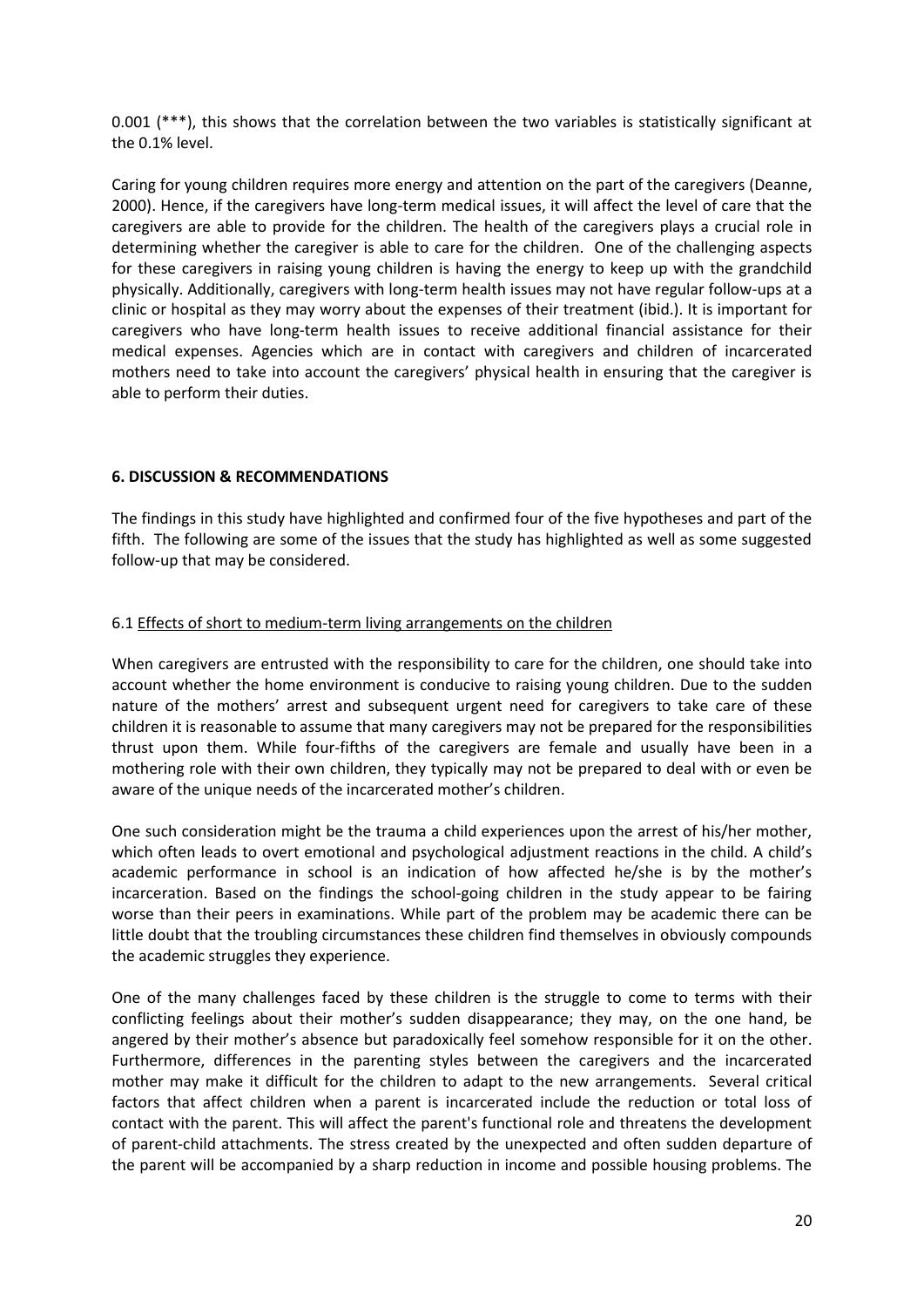lack of straightforward information with regards to the mother's whereabouts often causes the family to keep the truth from the children. This reduces that parent's ability to provide adequate support and attention to children who are already feeling neglected.

## 6.2 Support for caregivers

Children may feel abandoned and express anger toward the caregiver, and in turn, caregivers may be angry with the incarcerated parent and/or resent or punish a child who rejects help. Caregivers may lack the skills to provide children with nurturing and stimulating environments and be overwhelmed by the responsibility of caring for a child who may be struggling at home and in school. It is evident from the findings that grandparents are the most common kin caregivers; their poor health due to long-term medical conditions and social isolation make it challenging to care for young children. Many families experience significant social stigma as a result of one member's criminality. The findings highlights that the families require practical, social and emotional assistance to ensure a smooth transition to the new caregiving arrangements. Information and material support are effective tools to engage families and can alleviate immediate hardship.

It is notable that with additional children to care for, 56.5% of the caregivers are not financially prepared to care for the children and 47.9% are not emotionally ready to accept their additional responsibilities. These caregivers received financial assistance from the various government agencies to ease their financial burden. However, there is not much support and programmes in place for caregivers to ease into the caregiving arrangements.

Furthermore, most of the caregivers may not have the experience and knowledge to equip them to be aware of any emotional or psychological issues that the children may be facing as a result of the mother's incarceration. Thus, it is important to have caregiving and parenting programmes for caregivers to equip them with the knowledge and skills to handle young children confidently. These programmes will equip the caregivers with the knowledge to promote a child's holistic development, including the importance of interaction play and having quality time with the children. The programme also needs to address the trauma that children of incarcerated parents face and how caregivers can assist in their adjustment.

It is important to provide caregivers with respite care as it will give them a short break from their caregiving duties and has been shown to reduce stress associated with parenting a grandchild (Burton, 1992). For caregivers who are taking care of children between the age of 0 to 6 years old, it is rather difficult to perform typical household chores such as cooking or ironing without any help as the children require an adult supervision most of the time. It would be valuable for caregivers whether working or non-working, to be given additional assistance such as access to childminding services which may be run by volunteers to care for the children for a short period of time while the caregivers do their household chores, run an errand or take time to rest from their caregiving roles. It is essential for all caregivers to schedule time for themselves on a regular basis so that they are able to maintain their emotional and physical health. A short respite from their caregiving role is important to ensure that the caregivers would not suffer burnout. Also, it may be beneficial for the caregivers to have access to a support group comprising caregivers in similar circumstances. This would encourage caregivers to share their problems with others well placed to empathise. This support group can be facilitated by professionals or trained volunteers who would then assist them to address their emotional needs and recommend resources that could be of help.

Even for a short prison stay, changes in caregiving arrangements can cause notable family-level disruption. Incarcerated parents and caregivers alike note parenting and family interactions as a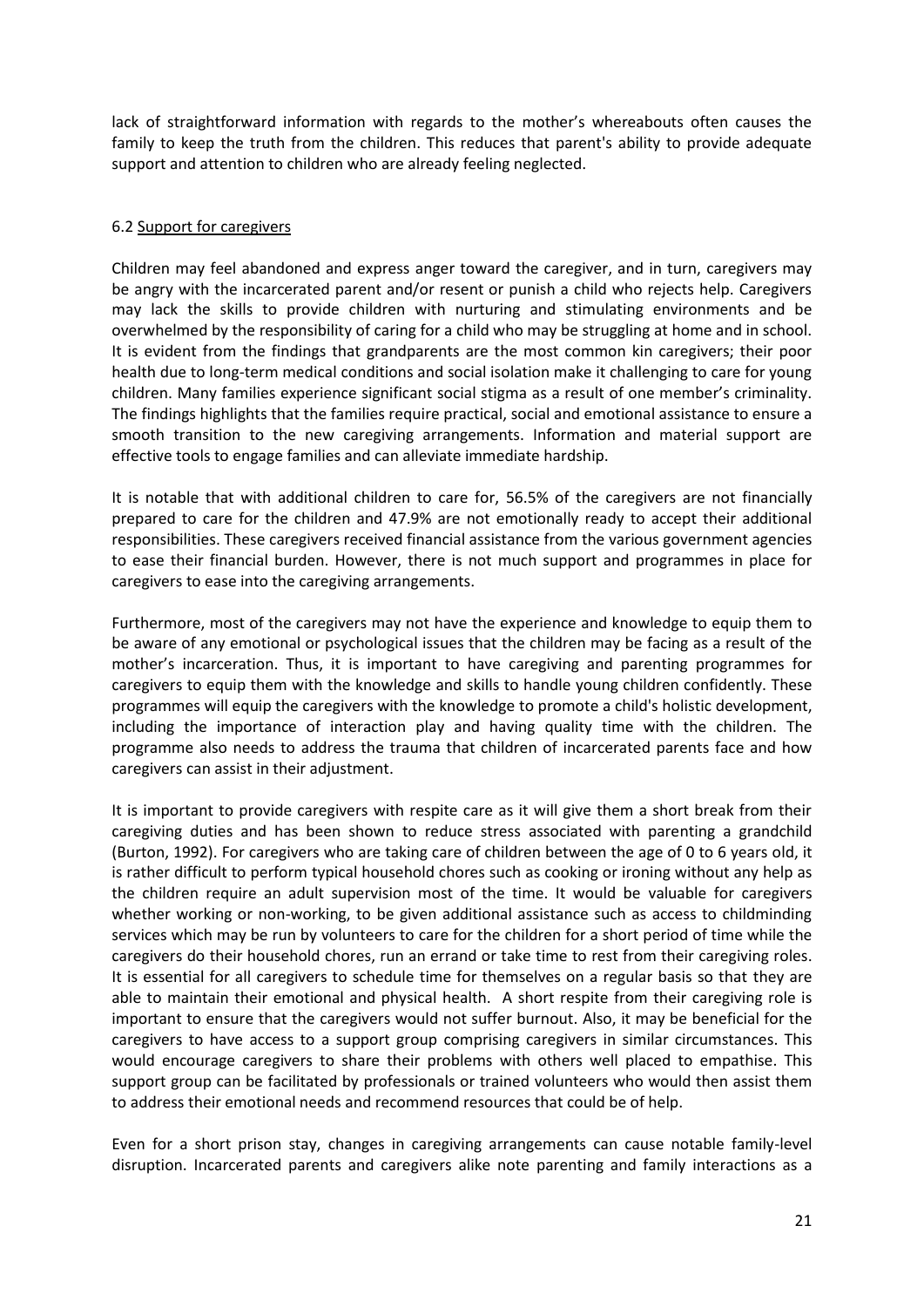source of stress. Assuming responsibility for a kin's children can disrupt the caregiver's work arrangements, plans for retirement and the lives of other people in the household (Harrison, 1997). The findings indicate that the readiness of the caregivers to care for the child depends on the strength of social support network that she has, as well as her emotional and financial preparedness and general state of health.

## **7. CONCLUSION**

Changes in caregiving arrangements will cause notable family-level disruption both for the children and the primary caregivers. It is important to ease the transition for both the children and the caregivers to adapt to the new caregiving arrangements.

Children of incarcerated mothers are emotionally and physically affected by their mother's incarceration. These children tend to perform poorly in their studies and additional priority should be given to improve the child's academic performance in order for them to not be handicapped by the unfortunate family circumstances they already find themselves in. While the majority of them are cared for by their grandparent(s) the study did highlight the troubling fact that 37.1% of these children have been separated from their siblings due to caregiving arrangements – the double whammy of being abruptly separated from their mothers and then consequently from their siblings is likely to cause no end of distress to these young ones. The worry then is that services provided to the children are more likely to focus on academic achievement and material needs leaving the emotional trauma of the mother's incarceration largely untreated.

Caregivers need to receive the appropriate financial assistance and emotional support in order to care for the children well. Introducing services early to families such as providing parenting education, programs that encourage family bonding, providing emotional support to families and ensuring childcare arrangements to affected children allow family members to better cope with the disruptive changes that they experience. Maintaining family and community ties during and after incarceration, as promoted in parenting programs, may decrease the probability of recidivism for the mothers. Providing relevant services based on the needs of the families will be useful especially for families with dependent children as it would prepare the affected families and inmates to cope with the re-entry of the parent into the family setting with fewer disruptions. This would allow caregivers, incarcerated mothers, and their children to achieve better long-term outcomes when they are given opportunities to develop healthy family and parenting relationships. The relevant stakeholders which include the prisons, family service centres, and community organisations need to work together to ensure that these services can be delivered to the families in a timely and coordinated manner.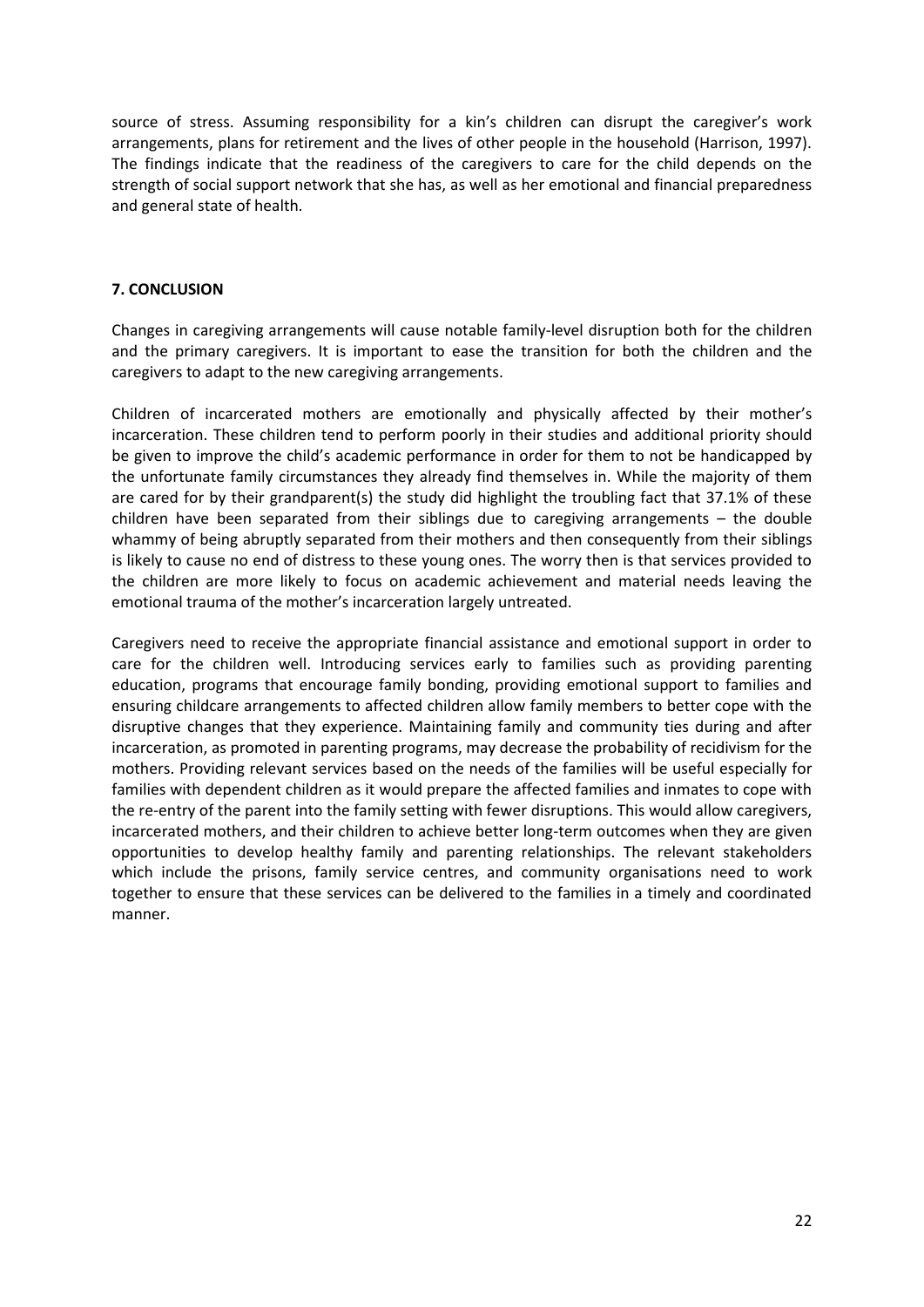## **8. BIBLIOGRAPHY**

Aaron, L., & Dallaire, D. H. 2010. Parental incarceration and multiple risk experiences: Effects on family dynamics and children's delinquency. *Journal of Youth and Adolescents, 39*, 1471–1484.

Allard, P. 2012. When the cost is too great: The emotional and psychological impact on children of incarcerating their parents for drug offences. *Family Court Review, 50,* 48–58.

Battin-Pearson, S., Newcomb, M., Abbott, R., Hill, K., Catalano, R., & Hawkins, D. 2000. Predictors of early high school dropout: A test of five theories. *Journal of Educational Psychology*, 92(3), 568–582.

Bowlby, J. 1973. *Attachment and loss: Vol. 2. Separation: anxiety and* anger. New York: Basic Books.

Brofenbrenner, U., & Ceci, S. 1994. Nature-nurture reconceptualised in developmental perspective: A bioecological model. *Psychological Review*, 101(4), 568–586.

Byrne, M. W. 2010. Interventions within prison nurseries. In J. M. Eddy, & J. Poehlmann (Eds.), Children of incarcerated parents (pp.161–187). Washington, DC: Urban Institute.

Cho, Rosa Minhyo. 2010. Maternal Incarceration and Children's Adolescent Outcomes: Timing and Dosage. *Social Servie Review,* 84 (2), 257-282.

Conger, R. D., Wallace, L. E., Sun, Y., Simons, R. L., McLoyd, V. C., & Brody, G. H. 2002. Economic pressure in African American families: A replication and extension of the family stress model. *Developmental Psychology*, *38*, 179 – 193.

Dallaire, Danielle H. 2007. Incarcerated Mothers and Fathers: A Comparison of Risks for Children and Families. *Family Relations*, 56, 440-453.

Dallaire, D. H., & Weinraub, M. 2007. Infant-mother attachment security and children's anxiety and aggression at first grade. *Journal of Applied Developmental Psychology*, 28, 447-492.

Deanne, Paul. 2000. *Family Support Programs and Incarcerated Parents: Overview of Family Support Programs.* Family Resource Coalition. Chicago: Illinois.

Fearn, N. E., & Parker, K. 2004. Washington State's residential parenting program: An integrated public health, education, and social service resource for pregnant inmates and prison mothers. *California Journal of Health Promotion*, 2, 34–48.

Gardner, M. 2015. Wanted: A culture to celebrate fathers. *The Christian Science Monitor*, p. 10.

Gonzalez, P., Tony Romero, & Christine B. 2007. Parent Education Program for Incarcerated Mothers. *Journal of Correctional Education,* 58(4), 357-373.

Goshin, L. S., & Byrne, M. W. 2009. Converging streams of opportunity for prison nursery programs in the United States. *Journal of Offender Rehabilitation*, 48, 271–295.

Hairston, C. F. 2001. Fathers in prison: Responsible fatherhood and responsible public policies. *Marriage & Family Review,* 32*,* 111–135.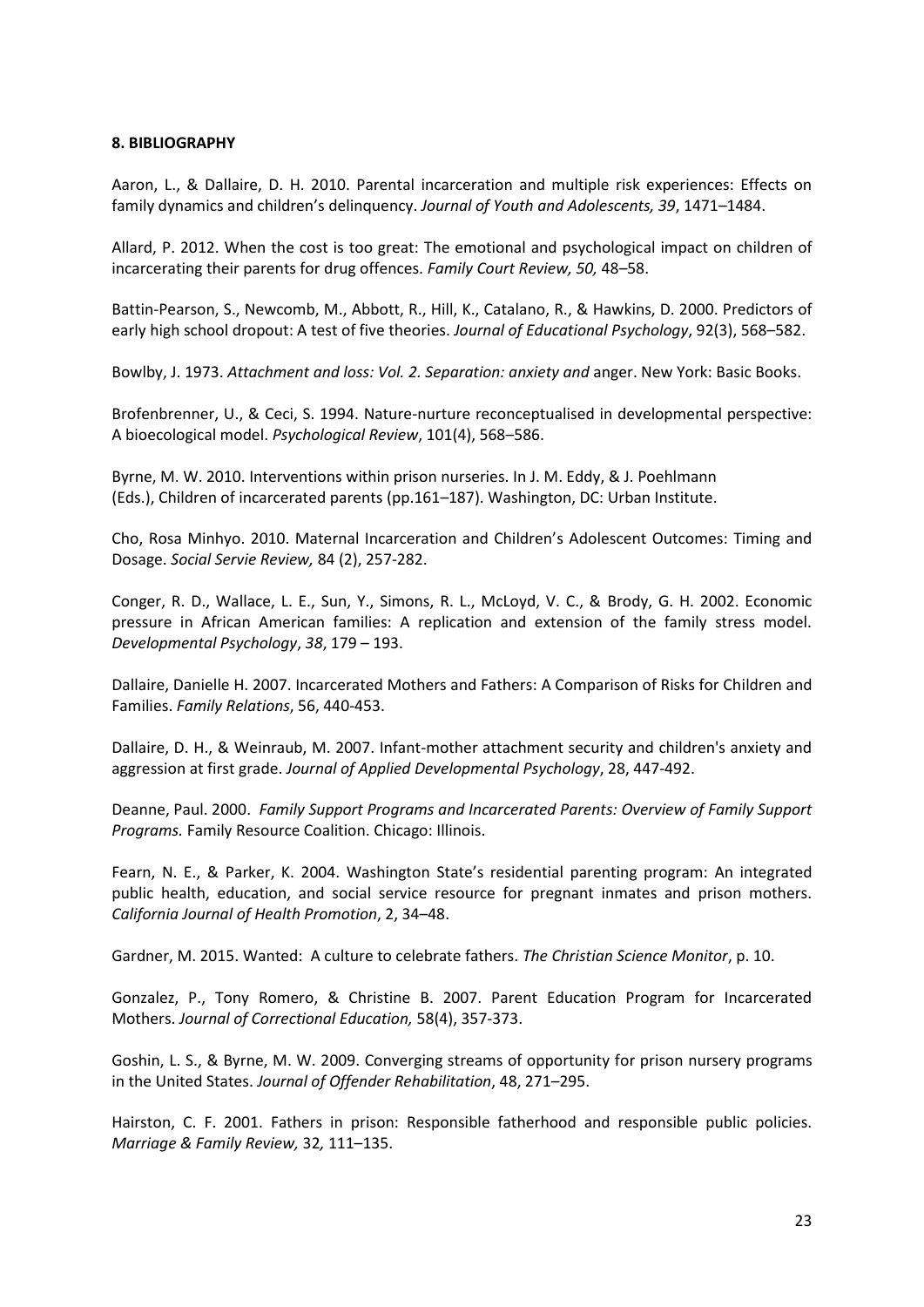Hannon, T. 2006. *Children: Unintended victims of legal process: a review of policies and legislation affecting children with incarcerated parents*. VACRO: Australia.

Harrison, K. 1997. Parental training for incarcerated fathers: Effects on attitudes, self-esteem, and children's self-perceptions. *The Journal of Social Psychology, 137,* 588–593.

Hawkins, D.J., Todd I. Herrenkohl, David P. Farrington, Devon Brewer, Richard F. Catalano, Tracy W. Harachi, and Lynn Cothern. 2000. *Predictors of youth violence*. Office of Juvenile Justice and Delinquency Prevention.

Hoffmann, H. C., Byrd, A. L., & Kightlinger, A. M. 2010. Prison programs and services for incarcerated parents and their underage children: Results from a national survey of correctional facilities. *The Prison Journal, 90,* 397–416.

Johnson L., & Waldfogel, J. 2002. *Children of incarcerated parents: Cumulative risk and children's living arrangements*. Chicago: Joint Center for Poverty Research, Northwestern University/University of Chicago.

Johnston, D. 2012. Services for children of incarcerated parents. *Family Court Review, 50,* 91–105.

Kazura, Kerry. 2001. Family Programming for Incarcerated Parents: A Needs Assessment Among Inmates. *Journal of Offender Rehabilitation*, 32 (4) : 67-83.

Linton, J. 2004. United States Department of Education update. *The Journal of Correctional Education*, 55(2), 102-103.

Ministry of Education. 2016. *Education Digest 2016*. Singapore.

Mumola, C. J. 2000. *Incarcerated parents and their children.* Washington, D.C.: U.S. Department of Justice, Bureau of Justice Statistics.

Murray, Joseph, and David P. Farrington. 2005. Parental Imprisonment: Effects on Boys' Antisocial Behaviour and Delinquency through the Life-Course. *Journal of Child Psychology and Psychiatry,* 46 (12), 1269 – 1278.

Nesmith, A. and Ruhland, E. 2008. "Children of incarcerated parents: Challenges and resiliency, in their own words", *Children and Youth Services Review*, 30, 1119-1130.

Poehlmann, Julie. 2005a. Representations of Attachment Relationships in Children of Incarcerated Mothers. *Child Development,* 76 (3), 679-696.

Poehlmann, Julie. 2005b. Children's Family Environments and Intellectual Outcomes during Maternal Incarceration. *Journal of Marriage and Family,*67(5), 1275-1285.

Poehlmann Julie, Rebecca J. Shlafer, Elizabeth Maes and Ashley Hanneman. 2008. Factors Associated with Young Children's Opportunities for Maintaining Family Relationships during Maternal Incarceration. *Family Relations*, 57 (3), 267 – 280.

Reed Diane F., and Edward L. Reed. 1997. Children of Incarcerated Parents, *Social Justice*, 24(3), 152- 169.